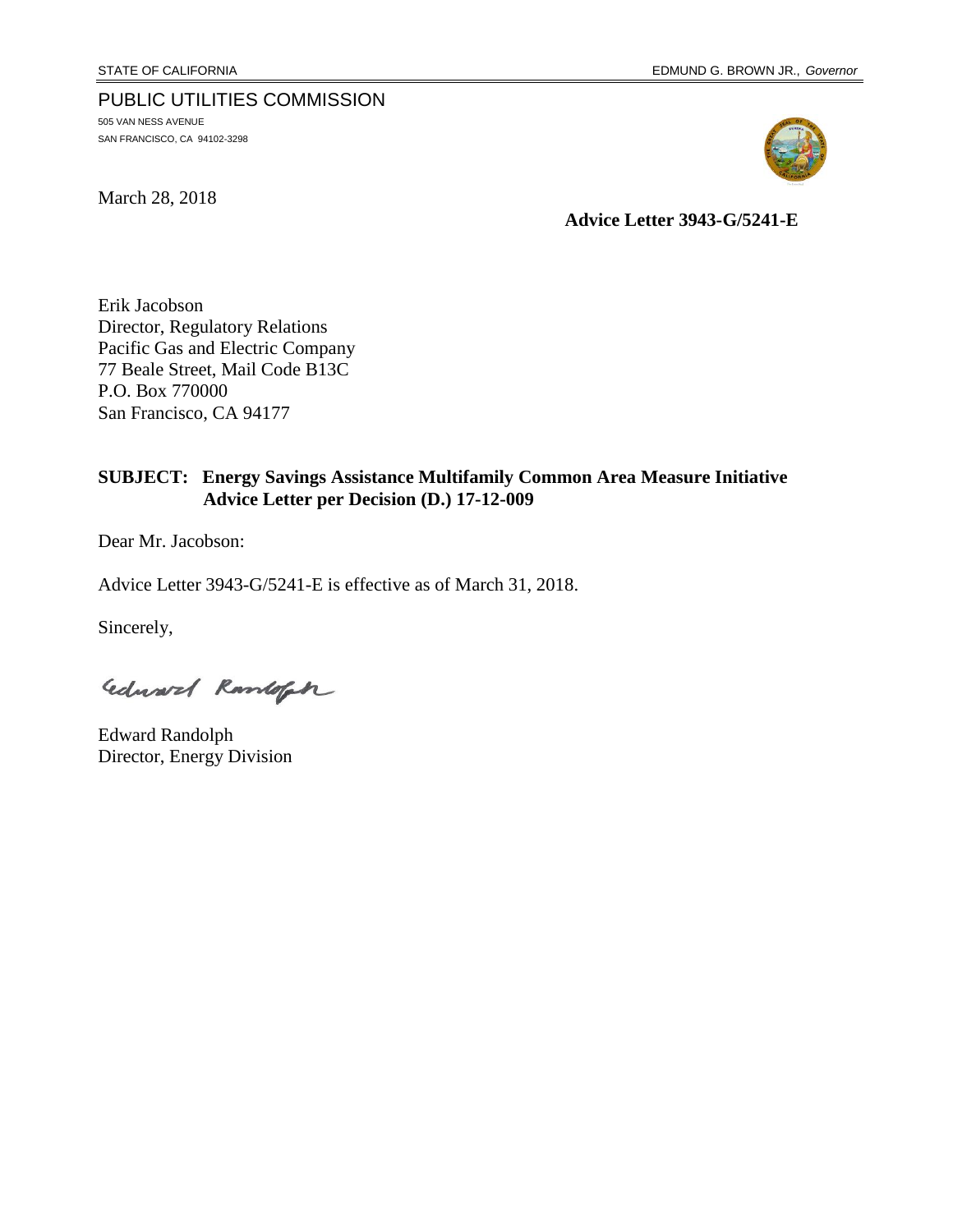

**Erik Jacobson Director** Regulatory Relations Pacific Gas and Electric Company 77 Beale St., Mail Code B13U P.O. Box 770000 San Francisco, CA 94177

Fax: 415-973-3582

March 1, 2018

#### **Advice 3943-G /5241-E**

(Pacific Gas and Electric Company ID U 39 M)

Public Utilities Commission of the State of California

#### **Subject: Energy Saving Assistance Multifamily Common Area Measure Initiative Advice Letter per Decision (D.) 17-12-009**

#### **Purpose**

This Tier 2 advice letter is filed in compliance with D. 17-12-009 (Attachment 1, Ordering Paragraph 66) that directs the investor-owned utilities (IOUs) to file an Energy Savings Assistance (ESA) Program Multifamily Common Area Measure Initiative implementation plan by Tier 2 Advice Letter on March 1, 2018.

#### **Background**

In D. 16-11-022, the California Public Utilities Commission (Commission or CPUC) adopted Energy Savings Assistance (ESA) and California Alternate Rates for Energy (CARE) programs and program budgets for 2017-2020. The IOUs filed a Joint Petition for Modification (PFM) of D.16-11-022 on March 24, 2017. The California Housing Partnership Corporation (CHPC), the Natural Resources Defense Council (NRDC), and the National Consumer Law Center (NCLC) filed a PFM on April 24, 2017. The Commission issued D. 17-12-009 in December 2017 to resolve the PFM issues. D.17- 12-099, Attachment 1, modified D. 16-11-022, and directed the IOUs to file Multifamily (MF) Common Area Measure Initiative implementation plans by Tier 2 Advice Letter on March 1, 2018:

Pacific Gas and Electric Company, Southern California Edison Company, San Diego Gas & Electric Company and Southern California Gas Company (IOUs) shall file a Tier 2 Advice Letter outlining their respective implementation plans for their multi-family (MF) common area activities by March 1, 2018. Prior to submittal of the Advice Letter, the IOUs shall submit their draft implementation plans to the MF working group by January 15, 2018. The MF working group shall confer, and the MF working group facilitator shall summarize and circulate to the MF working group (which includes IOU members) areas of consensus among stakeholders, and identifying any areas discussed where there is not consensus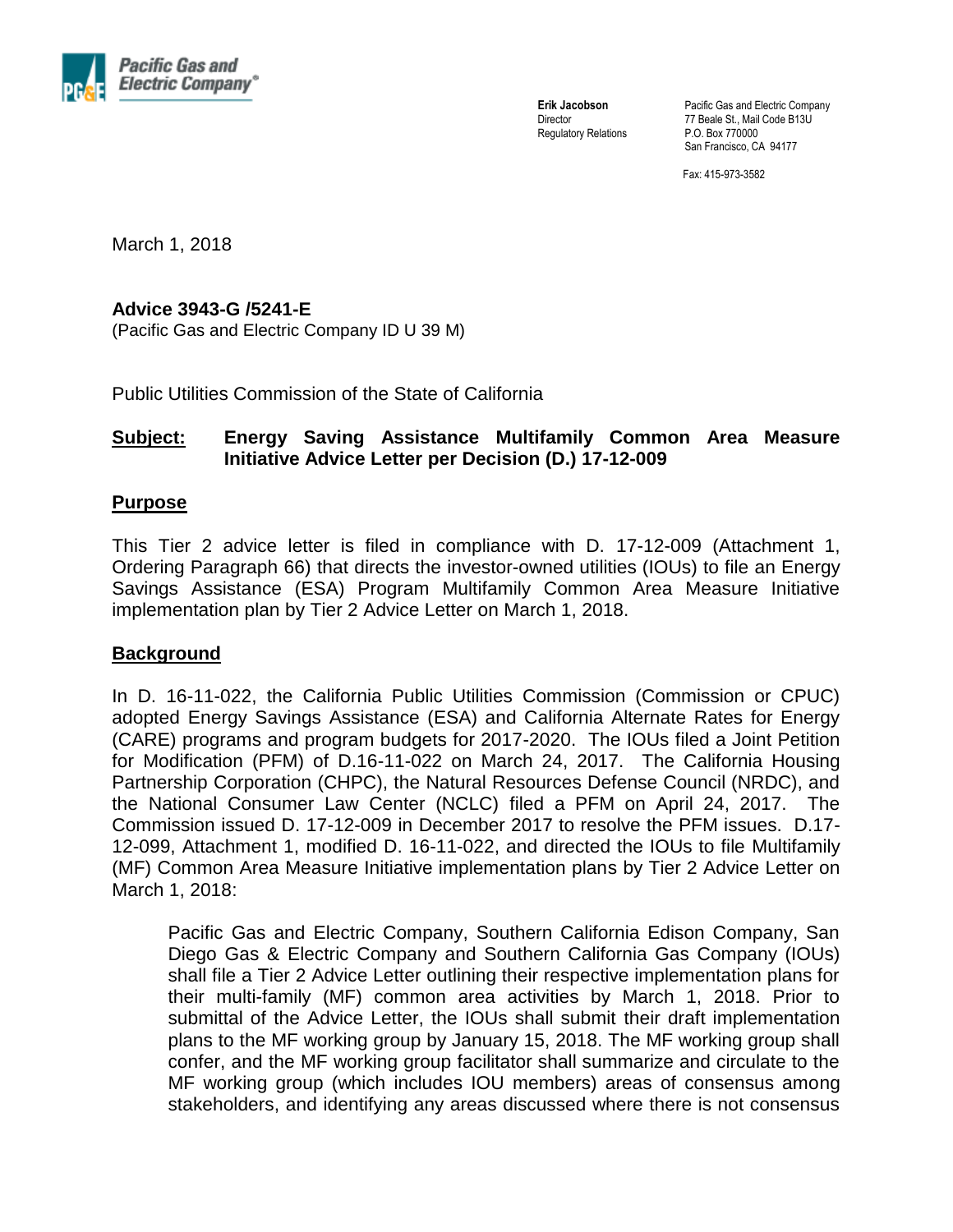by January 30, 2018. By February 13, 2018, individual stakeholders may also submit separate recommendations to the MF working group addressing issues where there is not consensus. After making appropriate modifications, the IOUs shall submit the Advice Letter as described above.<sup>1</sup>

#### **Discussion**

PG&E is pleased to submit its MF Common Area Measure Initiative implementation plan. Prior to submittal of this Advice Letter, PG&E worked with the MF Working Group (MFWG) to discuss and refine its MF Common Area Measure Initiative design in compliance with D.17-12-009 directives. PG&E submitted its draft implementation plan to the MFWG on January 16, 2018.<sup>2</sup> PG&E presented its plan to the MFWG at its quarterly meeting on January 26, 2018, where the MF working group conferred to identify and discuss areas of consensus and non-consensus. These discussions were summarized by the MF working group facilitator, and circulated to the MFWG on January 30, 2018, as directed by D.17-12-009. On February 13, 2018, the California Housing Partnership Corporation (CHPC), the Natural Resources Defense Council (NRDC), and the National Consumer Law Center (NCLC) jointly submitted recommendations to the MFWG to further address areas of disagreement. PG&E reviewed and addressed these recommendations as appropriate for inclusion in this implementation plan.

PG&E is committed to providing energy savings opportunities to help improve the quality of life for its low income customers residing in MF housing. PG&E will continue to work closely with Energy Division, the MFWG, and other interested stakeholders to refine its approach and to incorporate learnings and successful strategies as the MF Common Area Measure Initiative is implemented, and data is collected.

PG&E's MF Common Area Measure Initiative implementation plan is filed as Attachment 1.

#### **Protest**

 $\overline{a}$ 

Anyone wishing to protest this filing may do so by letter sent via U.S. mail, facsimile or E-mail, no later than March 21, 2018, which is 20 days after the date of this filing. Protests must be submitted to:

<sup>1</sup> D. 17-12-009, Attachment 1, Ordering Paragraph 66.

 $2$  January 15, 2018 was a legal holiday.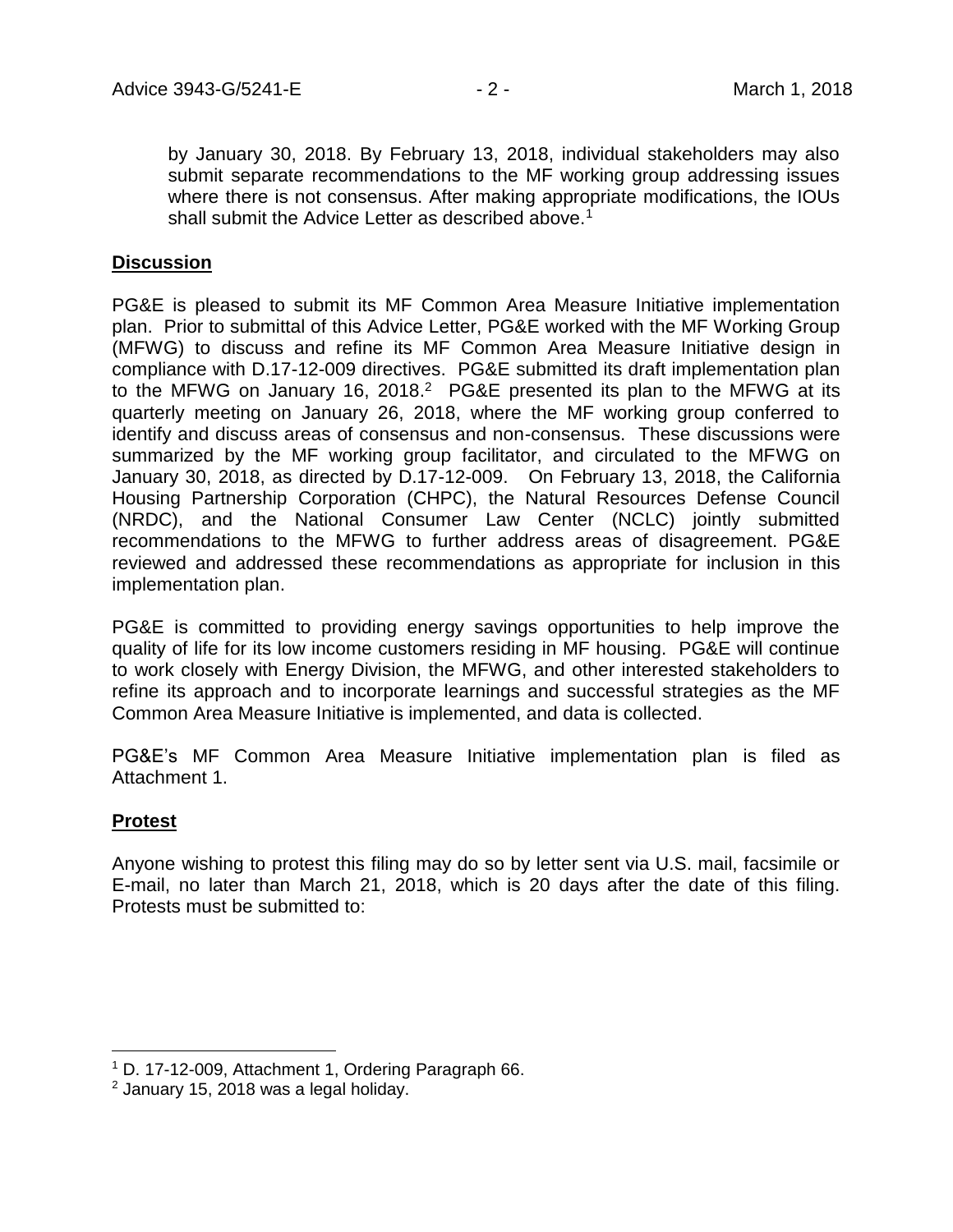CPUC Energy Division ED Tariff Unit 505 Van Ness Avenue, 4<sup>th</sup> Floor San Francisco, California 94102

Facsimile: (415) 703-2200 E-mail: EDTariffUnit@cpuc.ca.gov

Copies of protests also should be mailed to the attention of the Director, Energy Division, Room 4004, at the address shown above.

The protest shall also be sent to PG&E either via E-mail or U.S. mail (and by facsimile, if possible) at the address shown below on the same date it is mailed or delivered to the Commission:

> Erik Jacobson Director, Regulatory Relations c/o Megan Lawson Pacific Gas and Electric Company 77 Beale Street, Mail Code B13U P.O. Box 770000 San Francisco, California 94177

Facsimile: (415) 973-3582 E-mail: PGETariffs@pge.com

Any person (including individuals, groups, or organizations) may protest or respond to an advice letter (General Order 96-B, Section 7.4). The protest shall contain the following information: specification of the advice letter protested; grounds for the protest; supporting factual information or legal argument; name, telephone number, postal address, and (where appropriate) e-mail address of the protestant; and statement that the protest was sent to the utility no later than the day on which the protest was submitted to the reviewing Industry Division (General Order 96-B, Section 3.11).

#### **Effective Date**

PG&E requests that this Tier 2 advice filing become effective on regular notice, March 31, 2018 which is 30 calendar days after the date of filing.

#### **Notice**

In accordance with General Order 96-B, Section IV, a copy of this advice letter is being sent electronically and via U.S. mail to parties shown on the attached list and the parties on the service list for A.14-11-007 et al. Address changes to the General Order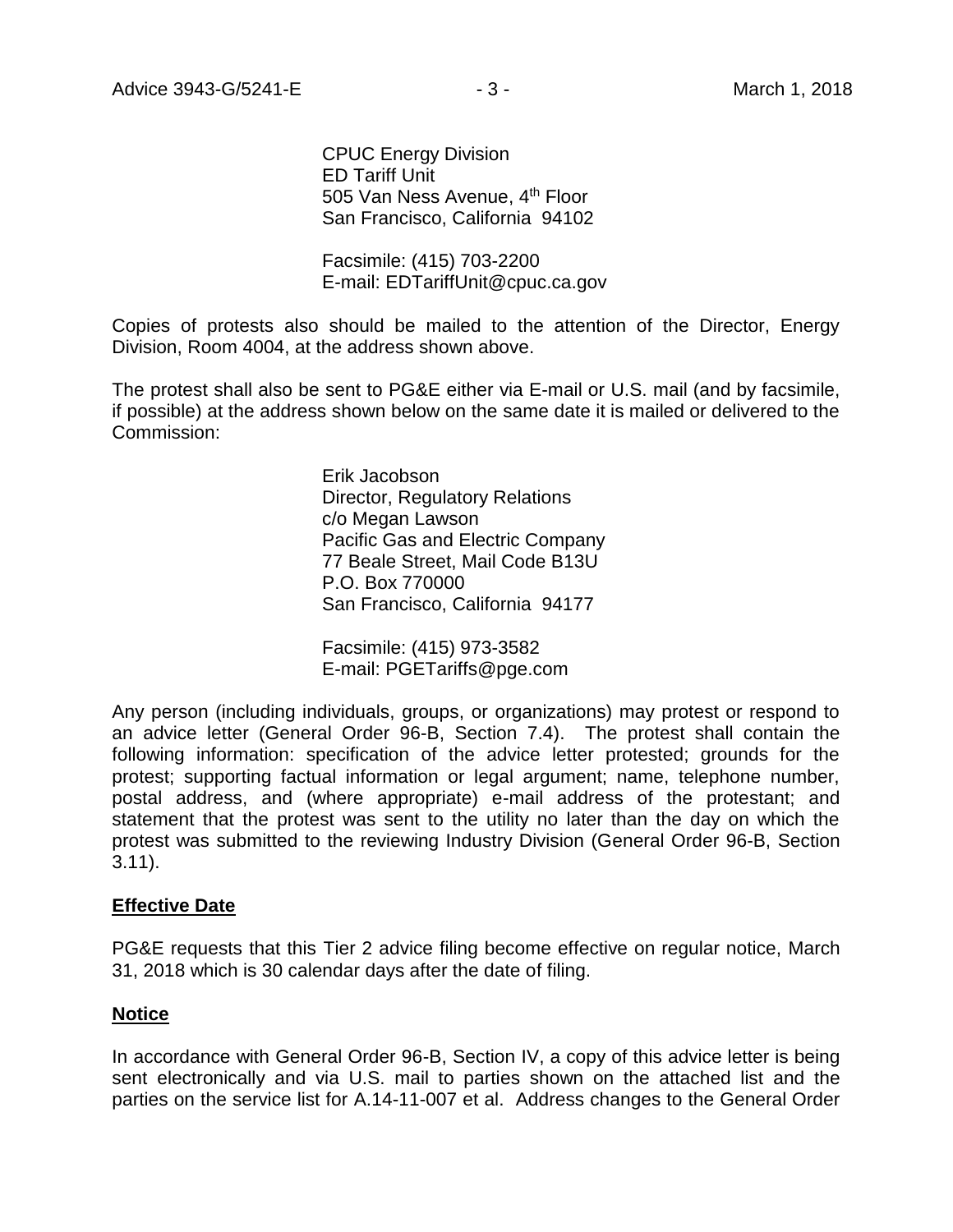96-B service list should be directed to PG&E at email address PGETariffs@pge.com. For changes to any other service list, please contact the Commission's Process Office at (415) 703-2021 or at Process\_Office@cpuc.ca.gov. Send all electronic approvals to PGETariffs@pge.com. Advice letter filings can also be accessed electronically at: http://www.pge.com/tariffs/.

/S/

Erik Jacobson Director, Regulatory Relations

#### **Attachment**

Attachment 1 – Pacific Gas and Electric Company, Energy Savings Assistance (ESA) , Multifamily Common Area Measures (CAM), Initiative Implementation Plan (Adopted for ESA Initiative)

cc: Service List A.14-11-007 et al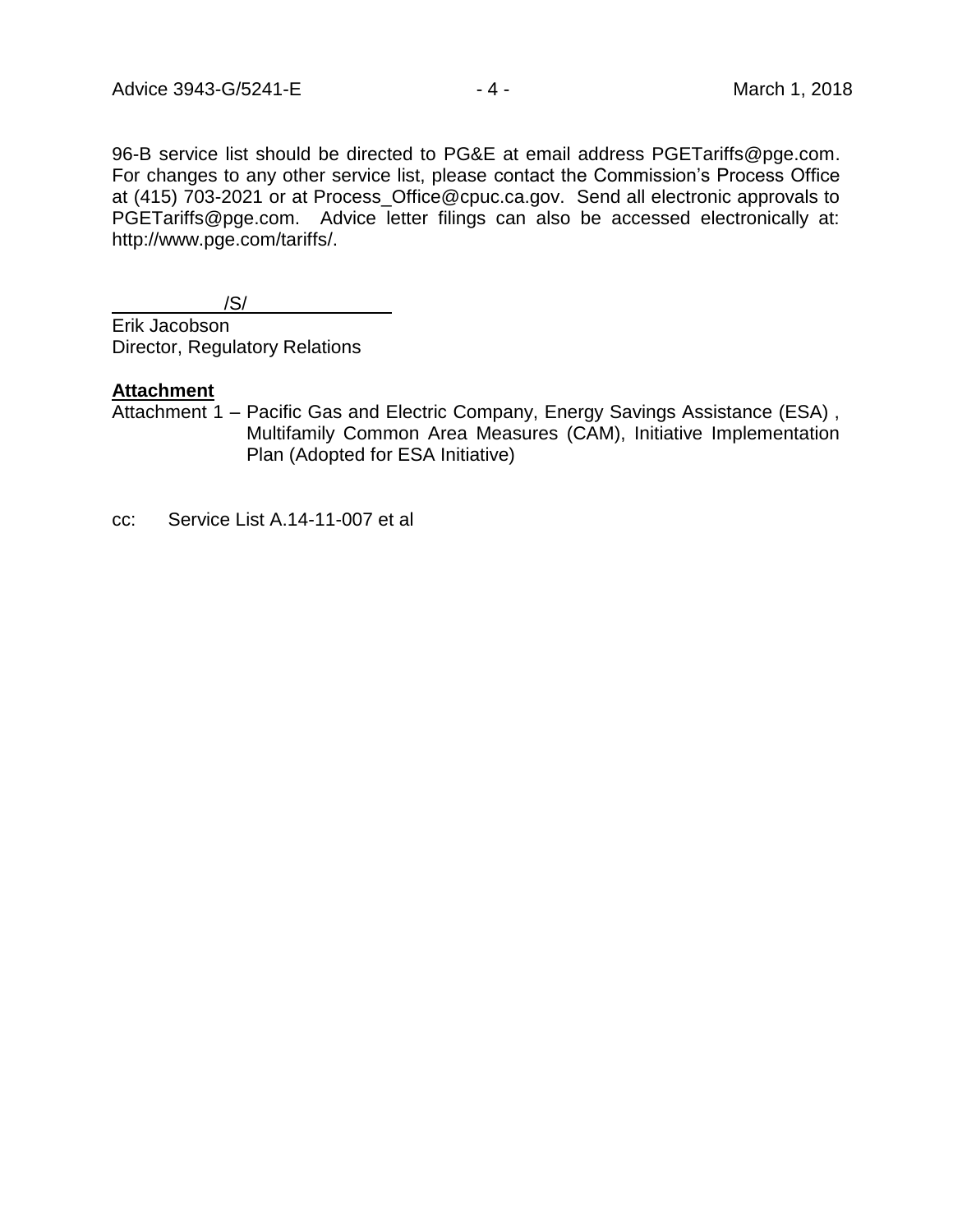# CALIFORNIA PUBLIC UTILITIES COMMISSION ADVICE LETTER FILING SUMMARY ENERGY UTILITY

| MUST BE COMPLETED BY UTILITY (Attach additional pages as needed)                                                                                                                                            |                           |                                                                                                                                          |  |  |  |
|-------------------------------------------------------------------------------------------------------------------------------------------------------------------------------------------------------------|---------------------------|------------------------------------------------------------------------------------------------------------------------------------------|--|--|--|
| Company name/CPUC Utility No. Pacific Gas and Electric Company (ID U39 M)                                                                                                                                   |                           |                                                                                                                                          |  |  |  |
| Contact Person: Yvonne Yang<br>Utility type:                                                                                                                                                                |                           |                                                                                                                                          |  |  |  |
| $\Delta$ ELC<br>$\boxtimes$ GAS                                                                                                                                                                             | Phone #: $(415)$ 973-2094 |                                                                                                                                          |  |  |  |
| $\square$ PLC<br>$\Box$ HEAT<br>$\square$ WATER                                                                                                                                                             |                           | E-mail: Yvonne. Yang@pge.com and PGETariffs@pge.com                                                                                      |  |  |  |
|                                                                                                                                                                                                             |                           |                                                                                                                                          |  |  |  |
| <b>EXPLANATION OF UTILITY TYPE</b>                                                                                                                                                                          |                           | (Date Filed/Received Stamp by CPUC)                                                                                                      |  |  |  |
| $ELC = Electric$<br>$GAS = Gas$<br>$HEAT = Heat$<br>$PLC = Pipeline$                                                                                                                                        | $WATER = Water$           |                                                                                                                                          |  |  |  |
| Advice Letter (AL) #: 3943-G/5241-E                                                                                                                                                                         |                           | Tier: $2$                                                                                                                                |  |  |  |
|                                                                                                                                                                                                             |                           | Subject of AL: Energy Saving Assistance Multifamily Common Area Measure Initiative Advice Letter per Decision                            |  |  |  |
| $(D.)$ 17-12-009                                                                                                                                                                                            |                           |                                                                                                                                          |  |  |  |
| Keywords (choose from CPUC listing): Compliance                                                                                                                                                             |                           |                                                                                                                                          |  |  |  |
|                                                                                                                                                                                                             |                           |                                                                                                                                          |  |  |  |
| If AL filed in compliance with a Commission order, indicate relevant Decision/Resolution #: D.17-12-009                                                                                                     |                           |                                                                                                                                          |  |  |  |
| Does AL replace a withdrawn or rejected AL? If so, identify the prior AL: No                                                                                                                                |                           |                                                                                                                                          |  |  |  |
| Summarize differences between the AL and the prior withdrawn or rejected AL: ______________________                                                                                                         |                           |                                                                                                                                          |  |  |  |
| Is AL requesting confidential treatment? If so, what information is the utility seeking confidential treatment for: No                                                                                      |                           |                                                                                                                                          |  |  |  |
| Confidential information will be made available to those who have executed a nondisclosure agreement: $N/A$                                                                                                 |                           |                                                                                                                                          |  |  |  |
|                                                                                                                                                                                                             |                           | $Name(s)$ and contact information of the person(s) who will provide the nondisclosure agreement and access to the confidential           |  |  |  |
| Resolution Required? □ Yes ☑ No                                                                                                                                                                             |                           |                                                                                                                                          |  |  |  |
| Requested effective date: March 31, 2018                                                                                                                                                                    |                           | No. of tariff sheets: N/A                                                                                                                |  |  |  |
| Estimated system annual revenue effect (%): N/A                                                                                                                                                             |                           |                                                                                                                                          |  |  |  |
| Estimated system average rate effect (%): N/A                                                                                                                                                               |                           |                                                                                                                                          |  |  |  |
| large C/I, agricultural, lighting).                                                                                                                                                                         |                           | When rates are affected by AL, include attachment in AL showing average rate effects on customer classes (residential, small commercial, |  |  |  |
| Tariff schedules affected: N/A                                                                                                                                                                              |                           |                                                                                                                                          |  |  |  |
| Service affected and changes proposed: N/A                                                                                                                                                                  |                           |                                                                                                                                          |  |  |  |
| Pending advice letters that revise the same tariff sheets: N/A                                                                                                                                              |                           |                                                                                                                                          |  |  |  |
| Protests, dispositions, and all other correspondence regarding this AL are due no later than 20 days after the date of this filing, unless<br>otherwise authorized by the Commission, and shall be sent to: |                           |                                                                                                                                          |  |  |  |
| <b>California Public Utilities Commission</b><br><b>Pacific Gas and Electric Company</b>                                                                                                                    |                           |                                                                                                                                          |  |  |  |
| <b>Attn: Erik Jacobson</b><br><b>Energy Division</b>                                                                                                                                                        |                           |                                                                                                                                          |  |  |  |
| <b>EDTariffUnit</b>                                                                                                                                                                                         |                           | <b>Director, Regulatory Relations</b><br>c/o Megan Lawson                                                                                |  |  |  |
| 505 Van Ness Ave., 4th Flr.<br>77 Beale Street, Mail Code B13U<br>San Francisco, CA 94102                                                                                                                   |                           |                                                                                                                                          |  |  |  |
| P.O. Box 770000<br>E-mail: EDTariffUnit@cpuc.ca.gov                                                                                                                                                         |                           |                                                                                                                                          |  |  |  |
| San Francisco, CA 94177<br>E-mail: PGETariffs@pge.com                                                                                                                                                       |                           |                                                                                                                                          |  |  |  |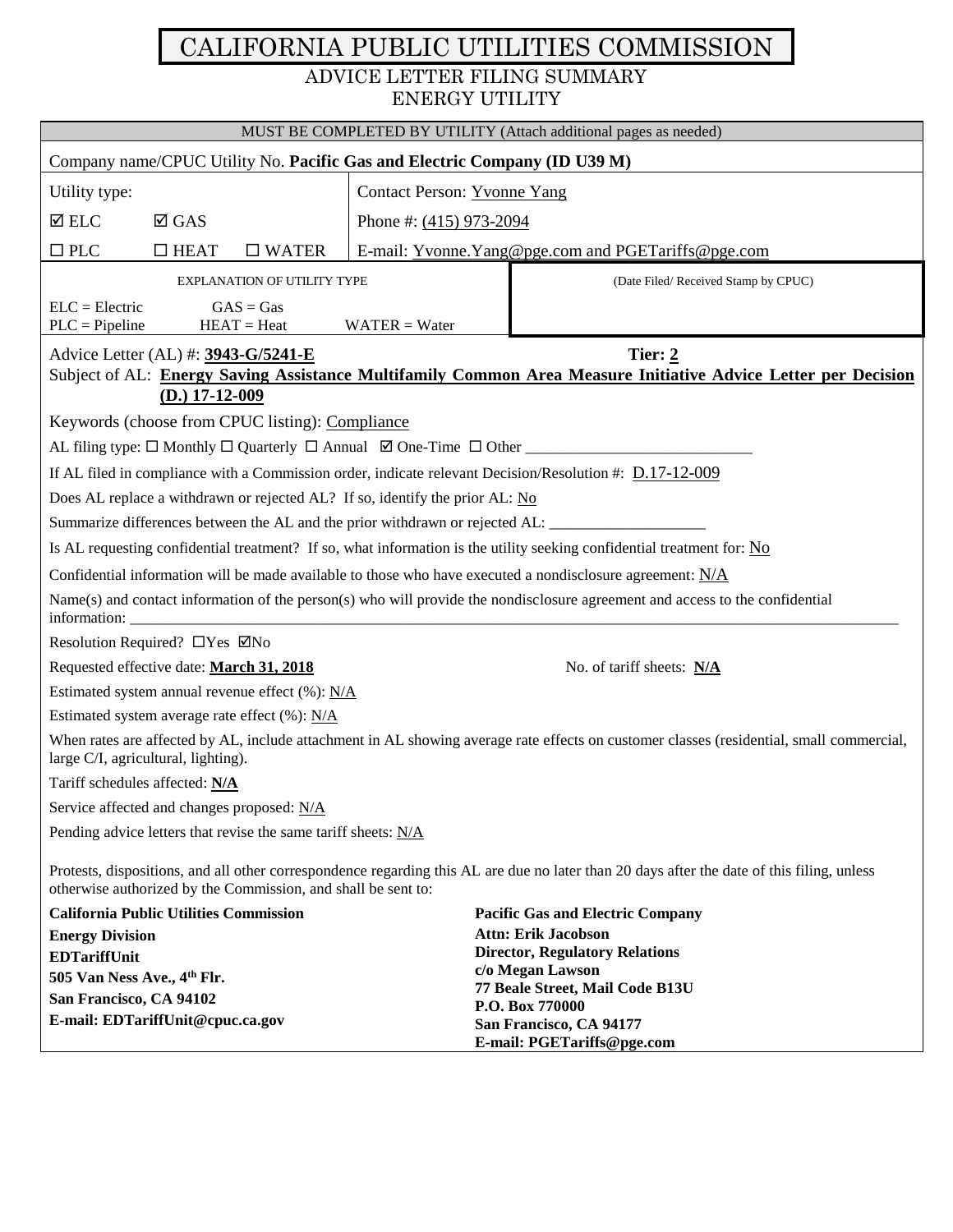Advice 3943-G/5241-E March 1, 2018

# **Attachment 1**

Pacific Gas and Electric Company, Energy Savings Assistance (ESA), Multifamily Common Area Measures (CAM), Initiative Implementation Plan (Adopted for ESA Initiative)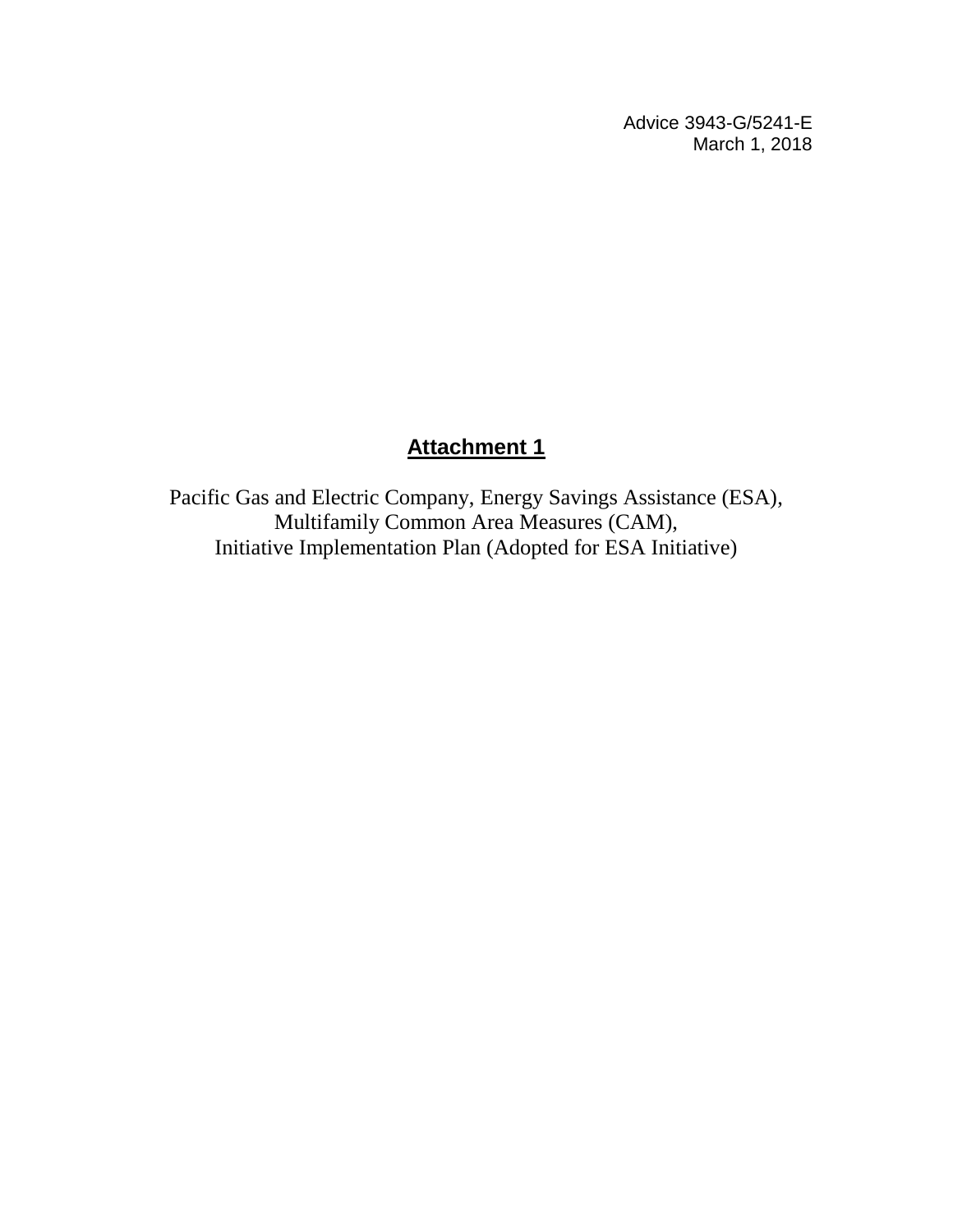# **Pacific Gas and Electric Company Energy Savings Assistance (ESA)** Multifamily Common Area Measures (CAM) Initiative<sup>1</sup> **Implementation Plan (Adopted for ESA Initiative)**

# **Table of Contents**

<sup>&</sup>lt;sup>1</sup> This document describes only PG&E's plans for Common Area Measures as set forth in requirements from D. 16-11-022 and D. 17-12-009. Other Utility Programs such as PG&E's Multifamily Upgrade Program (MUP) or resident-focused treatment programs such as Energy Savings Assistance (ESA) will not be described in this document.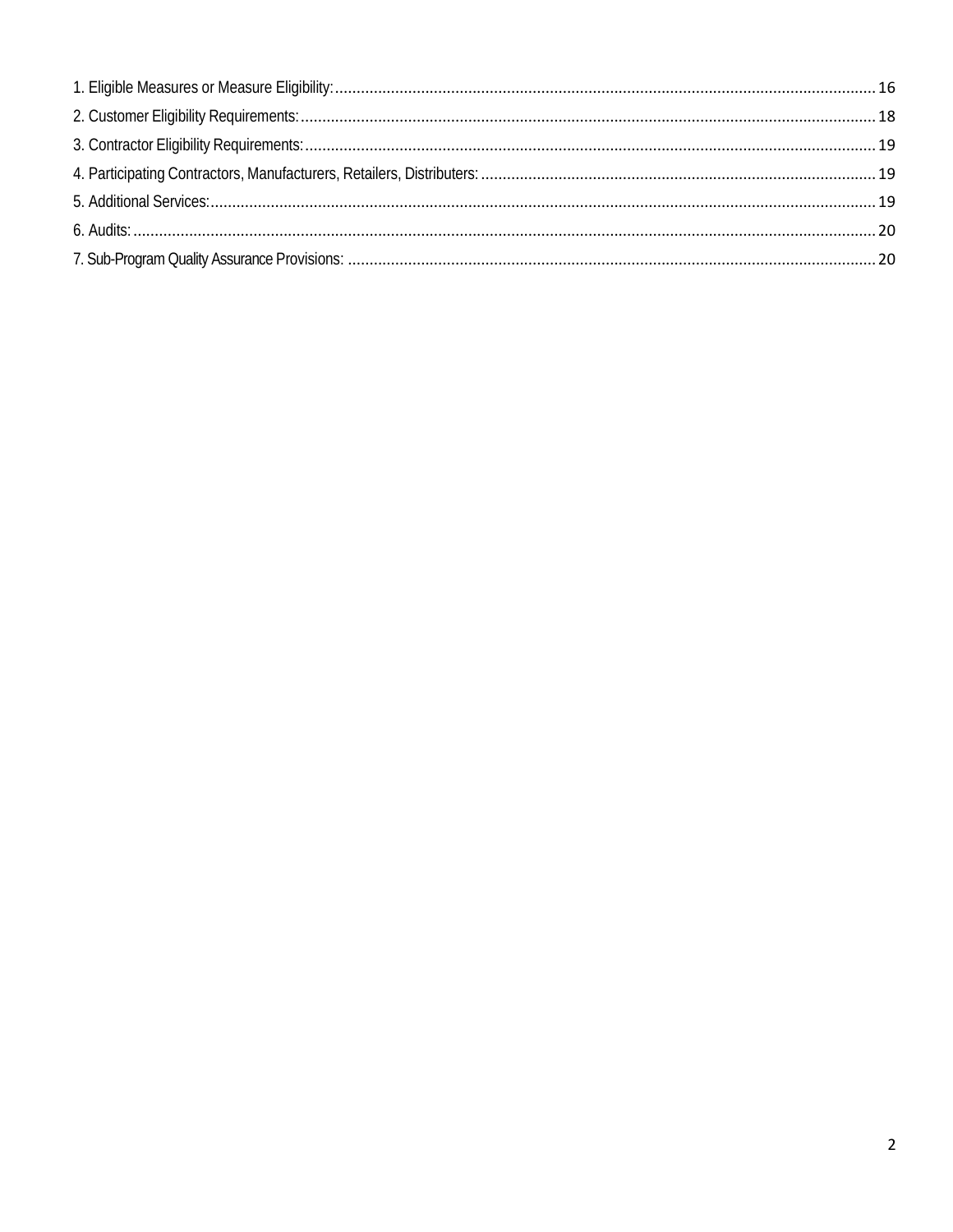The following information will be uploaded to EEStats, to create a separate webpage for this initiative through an online database platform.

# **1. Program Budget and Savings Information**

*EE Stats implementation plan platform will generate summary views of the following information, based on application tables that the PAs upload to EE Stats.*

## **1. Initiative Name:**

PG&E Energy Savings Assistance (ESA) Multifamily Common Areas Measures (CAM) Initiative

## **2. Budget Table:**

## **TABLE 1: TOTAL EXPENDITURES OVER THREE YEARS (2018 through 2020)\***

| Activity | Total          | <b>Total Direct</b> | <b>Direct</b>   | Total         |
|----------|----------------|---------------------|-----------------|---------------|
|          | Administrative | Implementation      | Implementation  | Compliance    |
|          | Cost           | (non-incentive      | (Incentives and | <b>Budget</b> |
|          |                | Customer            | Rebates)        |               |
|          |                | Services)           |                 |               |
|          |                |                     |                 |               |
| Spend    | \$3,600,000    | \$7,200,000         | \$25,200,000    | \$36,000,000  |
|          |                |                     |                 |               |

| Year               | 2017  | 2018        | 2019         | 2020         |
|--------------------|-------|-------------|--------------|--------------|
| <b>Total Spend</b> | \$N/A | \$1,650,000 | \$11,350,000 | \$23,000,000 |

*\*Cost estimates are based on historical data from PG&E Energy Efficiency Residential Multifamily Upgrade Program (MUP) and are subject to change. The budget details included in this PIP are within the requirements as set forth by D16-11-02 and no additional funds are being requested.* 

# **3. Cost Effectiveness (TRC) Approach:**

To Be Determined

**4. Type of Implementer (Core, third party or Partnership):**  Third party

**5. Market Sector (including multi-family, low income, etc.):**  Low Income Multifamily

**6. Intervention Strategies (Upstream, downstream, midstream, direct install, non-resource, finance, etc.):** Downstream Hybrid: Customized and Deemed Approaches for savings claims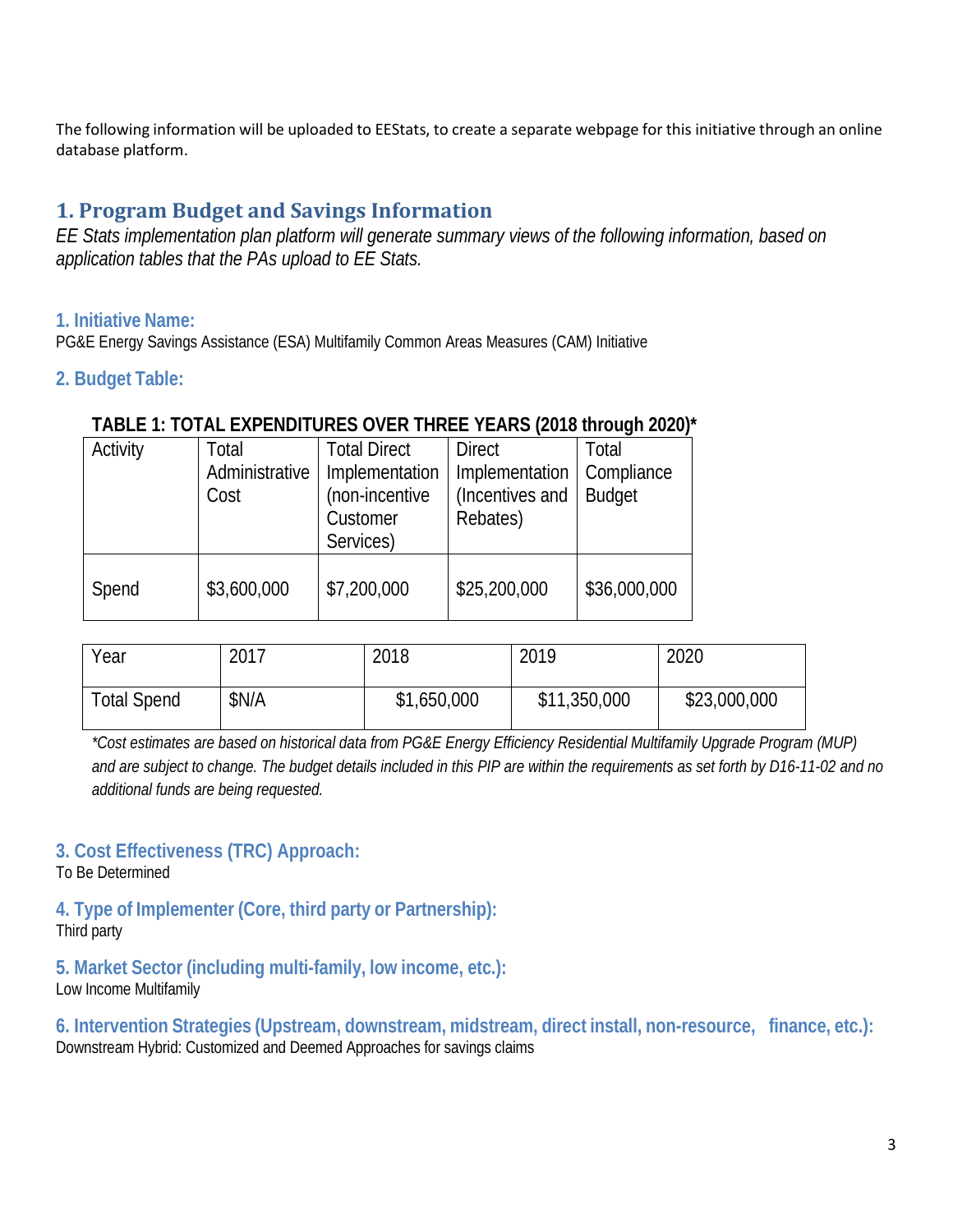# **2. Implementation Plan Narrative**

*Provide the following narrative description:*

#### 1. Program Description:

*Describe the program, its rationale, and objectives*

The Energy Savings Assistance (ESA) Multifamily Common Area Measures (CAM) is a new initiative serving deed-restricted, multifamily, affordable housing properties. The CAM initiative within the established ESA program will allow multifamily property owners to improve the energy efficiency of their existing multifamily properties, while bringing these same benefits to their low-income residents (also known as tenants). The intent of CAM is to serve the existing multifamily property common area facilities by assessing opportunities throughout the whole building, including all energy end-uses at the property such as envelope, domestic hot water, heating and cooling, lighting, appliances, plug loads, and miscellaneous loads.

Specifically, CAM will focus on property facilities such as community and laundry rooms, hallways and corridors, building shell, central heating, cooling, and water heating systems, and outdoor amenities (e.g., pools and outdoor, landscaping, and parking). Common area measures will be covered at 100% of the cost by ESA unspent funds. CAM will serve small, medium, and large multifamily properties across the PG&E territory. The cost-coverage and targeting structure will be assessed as part of ongoing continuous program improvement efforts.

To identify energy savings opportunities and confirm existing conditions, CAM will conduct an energy assessment of each property participating in the program. The level of assessment will vary based on property type, upgrades desired by property owner, and potential energy savings opportunities.

Existing assessments or audits may be leveraged if they were conducted by a different program with comparable auditing criteria such as PG&E's EE Residential Program Multifamily Upgrade Program (MUP) or California Department of Community Services and Development Low Income Weatherization Program for Multifamily Properties (CSD LIWP-LMF). Other audits will be evaluated on a case-by-case basis. At a minimum, the existing assessment must meet broader ESA program requirements and must be no more than three years old.

CAM will provide comprehensive technical assistance to property owners and their contractors. The level of technical assistance will depend on the savings opportunity and property needs. It may include energy assessments, energy modeling, scope of work and measure specification development, installation performance guidelines, utility benchmarking assistance, contractor selection services, and field verification. The exact level of technical assistance support will be detailed in a final CAM manual upon launch.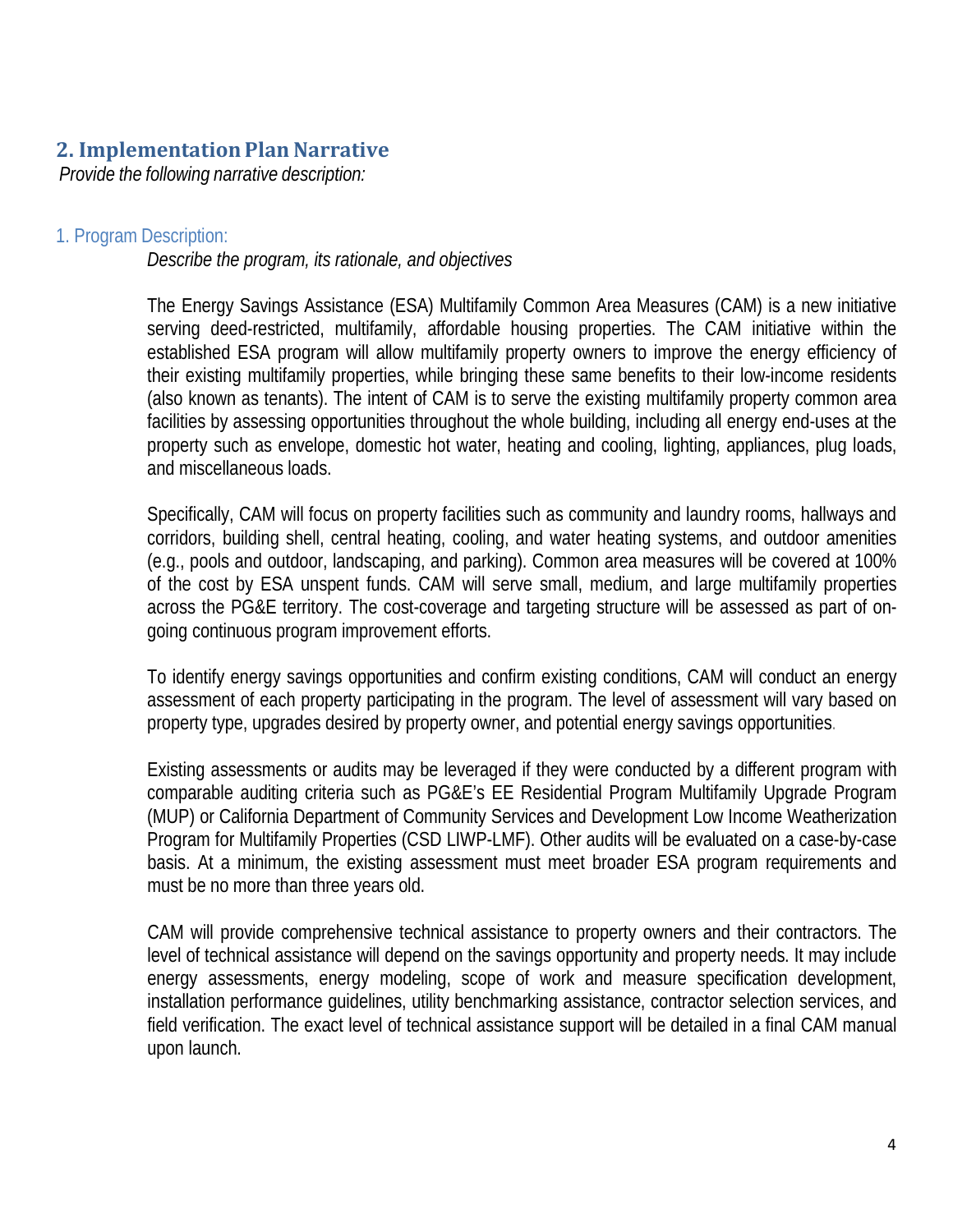## 2. Integration

The success of CAM relies on integration with PG&E's EE Residential Multifamily Upgrade Program (MUP), ESA in-unit, and Multifamily Single Point of Contact (MF SPOC). Information on how these initiatives will be leveraged by CAM is provided below.

#### A. Integration with PG&E's Multifamily Upgrade Program (MUP):

PG&E is utilizing the existing MUP program to offer CAM. Aspects of MUP that will be adopted by CAM include: MUP's operational framework (policies and procedures, contractor database, savings calculation methodology) and database of projects and customer relationships in the multifamily space. CAM will leverage MUP savings claim methodology including approved modeling software for customized projects and work papers for deemed measures. PG&E will use the existing MUP framework to target deed-restricted, low income multifamily property owners through CAM.

One key difference between CAM and MUP is the CAM implementer will conduct audits and provide technical assistance with in-house staff for initial implementation to ensure quality and consistency. The implementer may consider delegating these tasks to an approved list of auditors as MUP currently does once CAM is considered a fully operational initiative.

#### B. Integration with ESA In-Unit:

CAM will be offered to property owners for common areas in tandem with ESA in-unit services for all eligible tenants to promote whole building treatment.

For improvements within the residents' living spaces (such as in-unit appliances and lighting), the CAM implementer will coordinate with the ESA in-unit direct install program implementer(s) to offer ESA measures and services including enhanced energy education to all eligible tenants wanting to participate. The CAM implementer and the ESA implementer will coordinate to ensure a seamless delivery of services and minimal tenant disruption. For all in-unit services including measure installations, the existing ESA model will be utilized, whereby treatment is exclusively provided by ESAcertified contractors.

In order to be eligible to receive common area treatment, the property owner must agree to ESA in-unit treatment for all willing tenants that are eligible to participate. This requirement will be deemed as being met if the tenant was treated with ESA (or a similar weatherization program, such as LIWP) within the last five years. PG&E will request property owners to provide insight as to why eligible units opted-out. PG&E will assess this requirement during implementation and consider additional requirements or exceptions in future program changes. While an owner may not waive tenant treatment and qualify for CAM, the owner may initiate or commit to work for both units and common areas at the same time.

C. Integration with Multifamily Single Point of Contact (SPOC):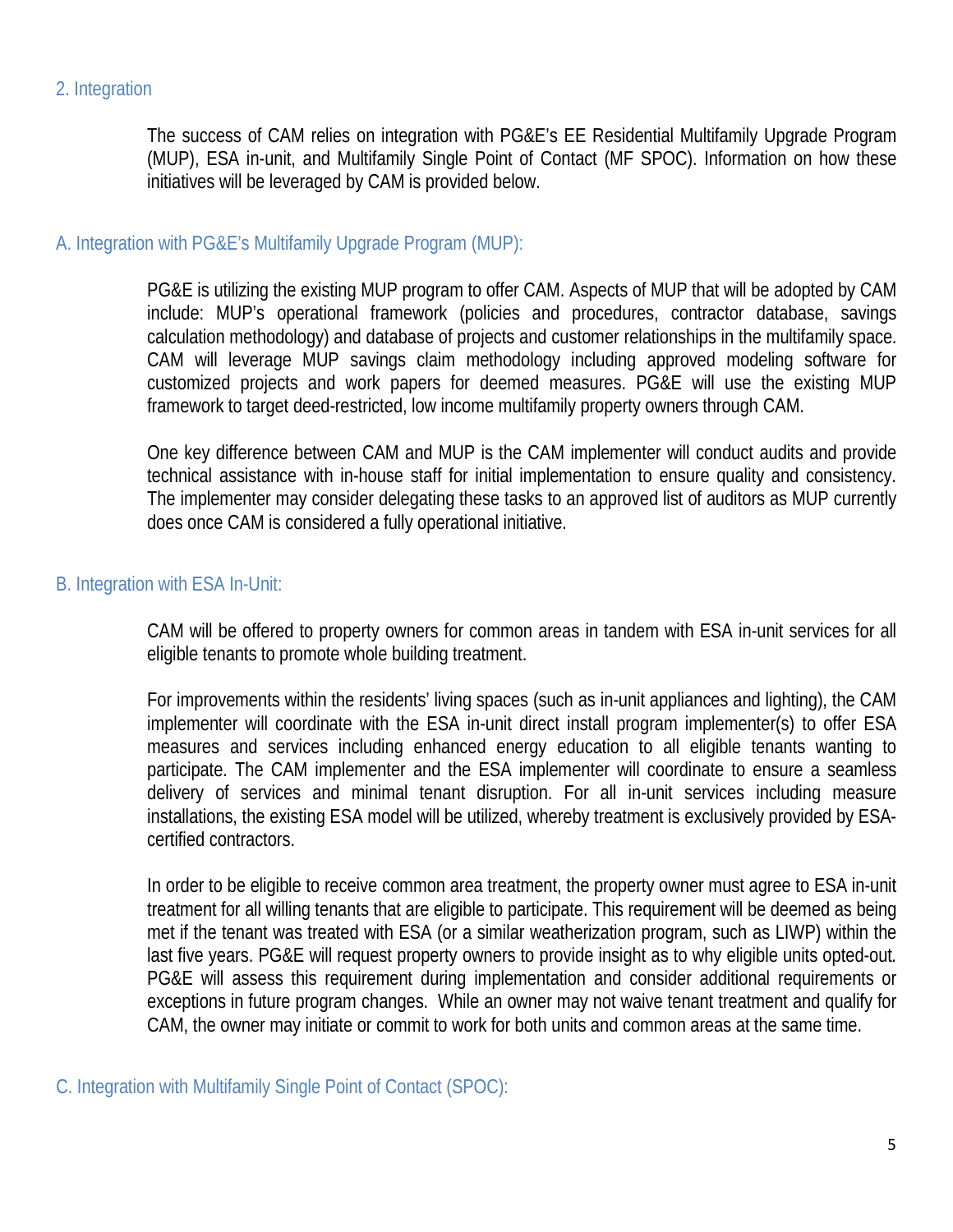The SPOC is available to facilitate the multifamily property owners' participation in other qualifying, program resources and funding opportunities as applicable, including: PG&E energy efficiency programs such as MUP, On-Bill Financing (OBF), Middle Income Direct Install (MIDI), other regional programs such as CSD's LIWP program.

SPOC will direct property owners to qualifying programs to access IOU and other state and regional funding sources. In addition, the SPOC may assist as needed with coordination between the programs and contractors serving the property to support as seamless and efficient of a process for the property owner and residents, as possible.

SPOC contact information will be made publicly available on PG&E's MUP website, as well as a PG&E-endorsed, SPOC-specific webpage.

#### 3. Program Delivery and Customer Services:

*Describe how the energy efficiency program will deliver savings (upstream, downstream, direct install, etc.) how it will reach customers and the services that the program will provide. Describe all services and tools that are provided.*

To deliver downstream energy savings in multifamily common areas, CAM will conduct the following program delivery and customer services:

**Outreach**: CAM will educate the multifamily affordable housing market on common area measures through regular communications, newsletters, webinars, industry event sponsorship and attendance, industry partnerships, and direct outreach. CAM will conduct outreach to publicly available lists of low-income deed-restricted properties through federal, state, and regional sources such as: projects that applied for four percent and nine percent TCAC funding<sup>2</sup>, the Housing and Community Development (HCD) Affordable Housing Rental Directory, California Housing Finance Agency (CalHFA) Apartment Rental Information lists, U.S. Department of Housing and Urban Development (HUD) Affordable Apartment Search, and U.S. Department of Agriculture (USDA) Rural Development Multi-Family Housing Rentals list. CAM will outreach to TCAC, and the CSD LIWP-Large Multifamily (LMF) program, among other entities. In addition, the CAM implementer will participate in TCAC workshops and other affordable housing workshops and conferences to identify potential participants for CAM.

**Affordability Qualification and Screening:** Appropriate affordability documentation will be collected by the CAM implementer to verify that at least 65 percent of residents qualify under the ESA affordability definition (200 percent of Federal Poverty Line, FPL). Documentation will be coordinated with other programs (such as CSD LIWP-LMF) where applicable. Receipt of the

<sup>&</sup>lt;sup>2</sup> Congress created the federal Low Income Housing Tax Credit Program in 1986. It replaced traditional housing tax incentives, such as accelerated depreciation, with a tax credit that enables low-income housing sponsors and developers to raise project equity through the sale of tax benefits to investors. Two types of federal tax credits are available and are generally referred to as nine percent (9%) and four percent (4%) credits. These terms refer to the approximate percentage of a project's "qualified basis" a taxpayer may deduct from their annual federal tax liability in each of ten years. (See "How Credit Amounts are Calculated below). http://www.treasurer.ca.gov/ctcac/program.pdf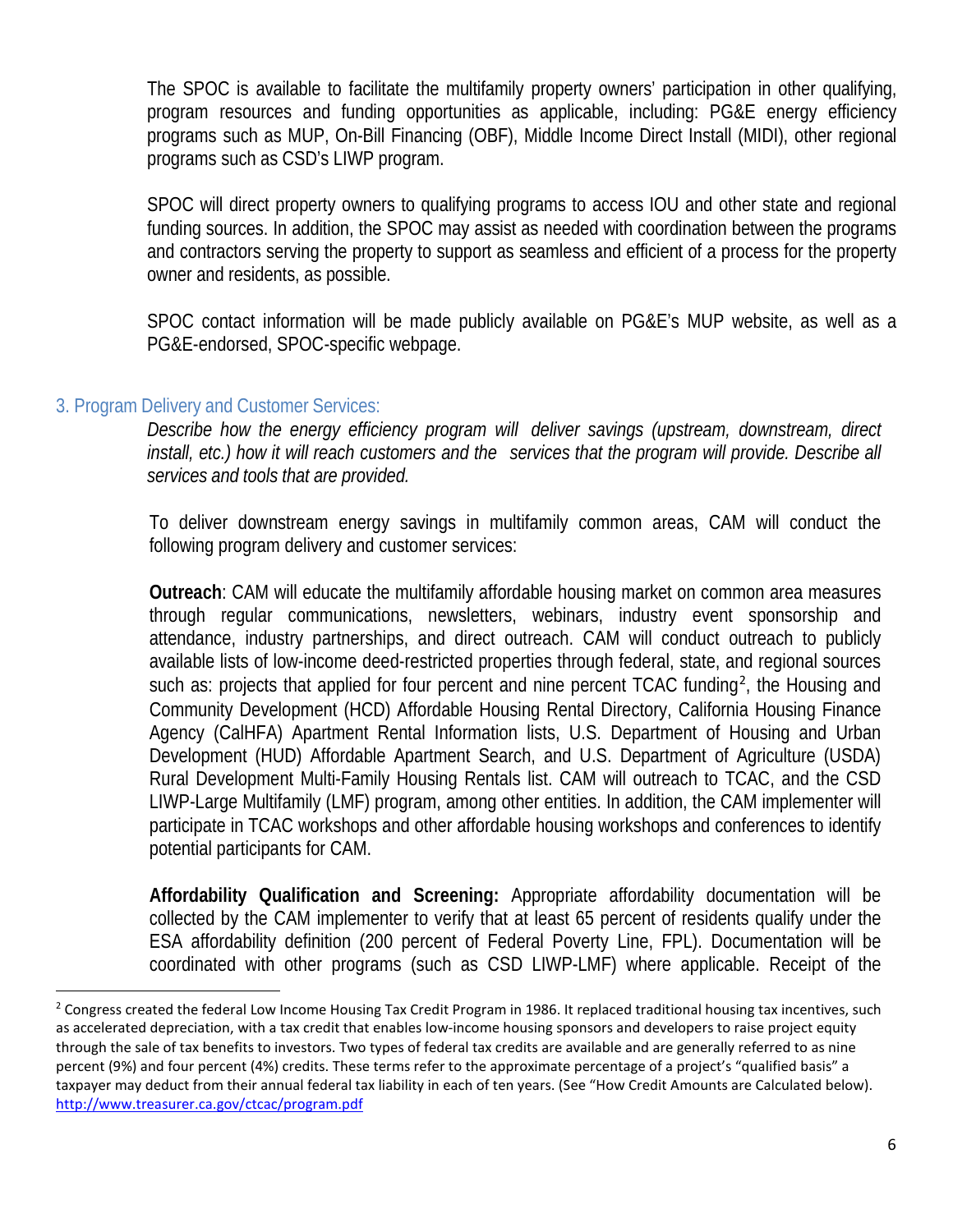agreements, percent of qualifying residents, and number of years left of affordability restrictions on the regulatory agreement or deed will be documented.

**Energy Audit Delivery, Technical Assistance, and Benchmarking**: Energy audits, technical assistance, and benchmarking will be tailored to individual property needs and will be delivered by the CAM implementer. CAM will leverage infrastructure from PG&E's existing Multifamily Upgrade Program (MUP) including its participating installation contractors (unless the property owner has a preferred contractor that meets program qualifications, which the CAM implementer will add to the participating contractor list on a rolling basis if requirements are met), technical guidelines (audit, modeling, verification), and benchmarking procedures.

The CAM implementer will provide comprehensive technical assistance to property owners and their contractors throughout the project lifecycle from start to finish. The level of technical assistance will depend on the savings opportunity and property needs and could include energy assessments, energy modeling, scope of work and measure specification development, installation performance guidelines, utility benchmarking assistance, contractor selection services, and field verification. The scope of technical assistance that will be provided will be finalized in a manual upon launch of CAM.

After prospective properties have passed initial qualification screening for eligibility, the level of audit will be tailored to the property and owner needs (from basic assessments to comprehensive audits). For example, if the property is considering substantial envelope and central system replacement or is undergoing a tax credit resyndication, the property could receive an in-depth ASHRAE Level II energy audit of common areas (i.e. to align with TCAC requirements). The CAM initiative will engage property owners during tax credit resyndication or at other points of financial exchange such as buying or selling, as this is an ideal time to execute comprehensive whole property improvements. By contrast, if the property is primarily interested in lighter touch measures such as lighting and small appliance replacements and has already replaced major central systems in recent years, the property could receive a more basic audit.

For large-scale projects and measures without associated work papers, CAM will utilize whole-building energy modeling (using EnergyPro's Non-Residential module) to determine the energy savings potential above existing conditions. Where feasible, the CAM implementer will verify pre- and postinstallation energy usage using utility benchmarking and the EPA's Energy Star Portfolio Manager benchmarking tool as this is currently the process in MUP. To validate energy savings using benchmarking, the implementer will collect at least 12-months of utility usage data before and after the CAM improvements have occurred. To obtain this data, the CAM implementer will coordinate with the property owner to register the participating property through PG&E's AB-802 compliant benchmarking portal, which provides aggregated utility usage data to eligible multifamily properties with five or more meters.

For TCAC or CSD LIWP-LMF participants, the implementer will coordinate audit efforts where possible to minimize duplicate effort.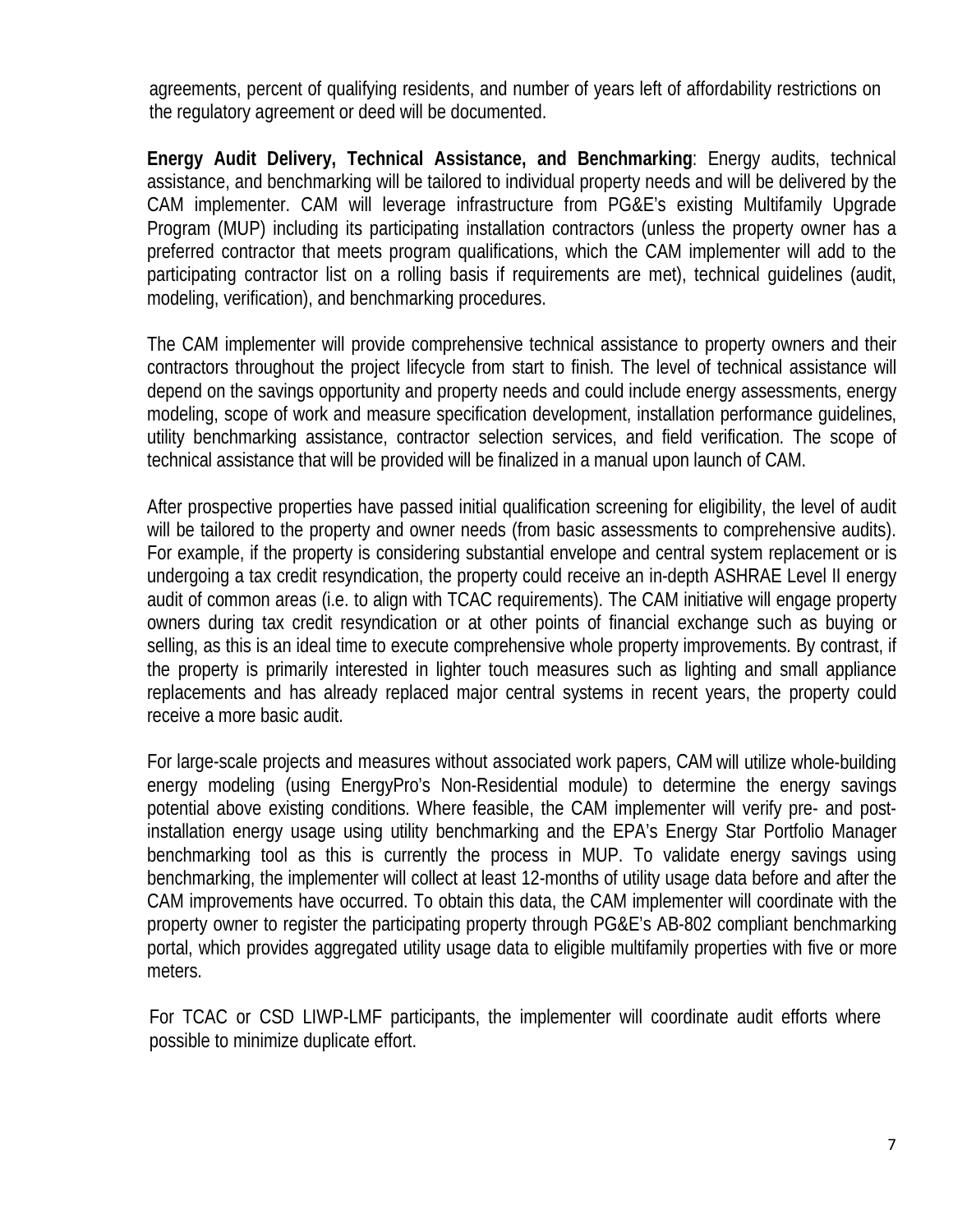**Measure Installation Oversight**: The CAM implementer will coordinate with contractors performing measure installation in multifamily common areas.<sup>3</sup> The implementer will regularly screen contractors' insurance, certifications, and licenses for listing on an online program directory. Additionally, the implementer will schedule regular progress meetings with the project team (including contractors) at key project milestones (project kick-off, pre-construction meeting, mid-construction meeting, etc.) to review program requirements, approved measure specifications and installation progress. As the program develops, performance specifications and installation best practice guidance for common area measures will be identified by leveraging tools already created through the PG&E Multifamily Upgrade Program.

For all installation work, owners may select a participating contractor from a program provided list including MUP contractors as well as ESA contractors that have undergone MUP certification, or may select their own contractor. If an owner selects their own contractor to complete the installation, this contractor will need to agree to applicable program terms and conditions, including: demonstrate they have necessary professional licenses to perform the agreed upon work, supply proof of appropriate insurance, among other requirements identified in the CAM manual.

For all in-unit work, PG&E will utilize the existing ESA model for measure installation and oversight. In addition, only ESA-certified contractors will be permitted to perform in-unit treatment (i.e. in-unit installations).

**Scope of Work and Field Quality Control**: The implementer will work with the property owner and contractor (and energy consultant, where applicable) to refine the common area measures scope of work for each property. Measure refinement will include defining the measures to be installed including quantity, specification, installation schedule, and post-installation field verification. The CAM implementer will select recommended measures as a result of opportunities defined through the field audit as well as based on property owner or contractor/consultant identified desired upgrades.

The final set of measures identified to be funded through the CAM offering will depend on costeffectiveness due to the CAM offering covering 100 percent of installation costs. The CAM implementer will define these cost-effectiveness criteria prior to public launch and will refine these criteria based on lessons learned from actual CAM participants. The implementer will work with the building owner to adopt the greatest scope of the recommended audit as possible with the building owner. If for any reason the building owner chooses to forego part of the audit recommendations, the implementer will document in the CAM database measures not selected by property owner and why the owner opted not to install the measures (i.e., missed opportunities). The implementer will conduct field quality control on a defined portion of projects (to be defined in the CAM manual); field quality control is a site inspection that verifies that the measures agreed upon by the owner and contractor were installed at or above the agreed upon efficiency specifications and that the appropriate permits were pulled. The implementer will adjust the field quality control percentages based on the complexity of the project and the inspection results of each contractor. All projects will

<sup>&</sup>lt;sup>3</sup> All in-unit work will be conducted by the general ESA program under standard ESA operating procedures and sponsored with ESA funds.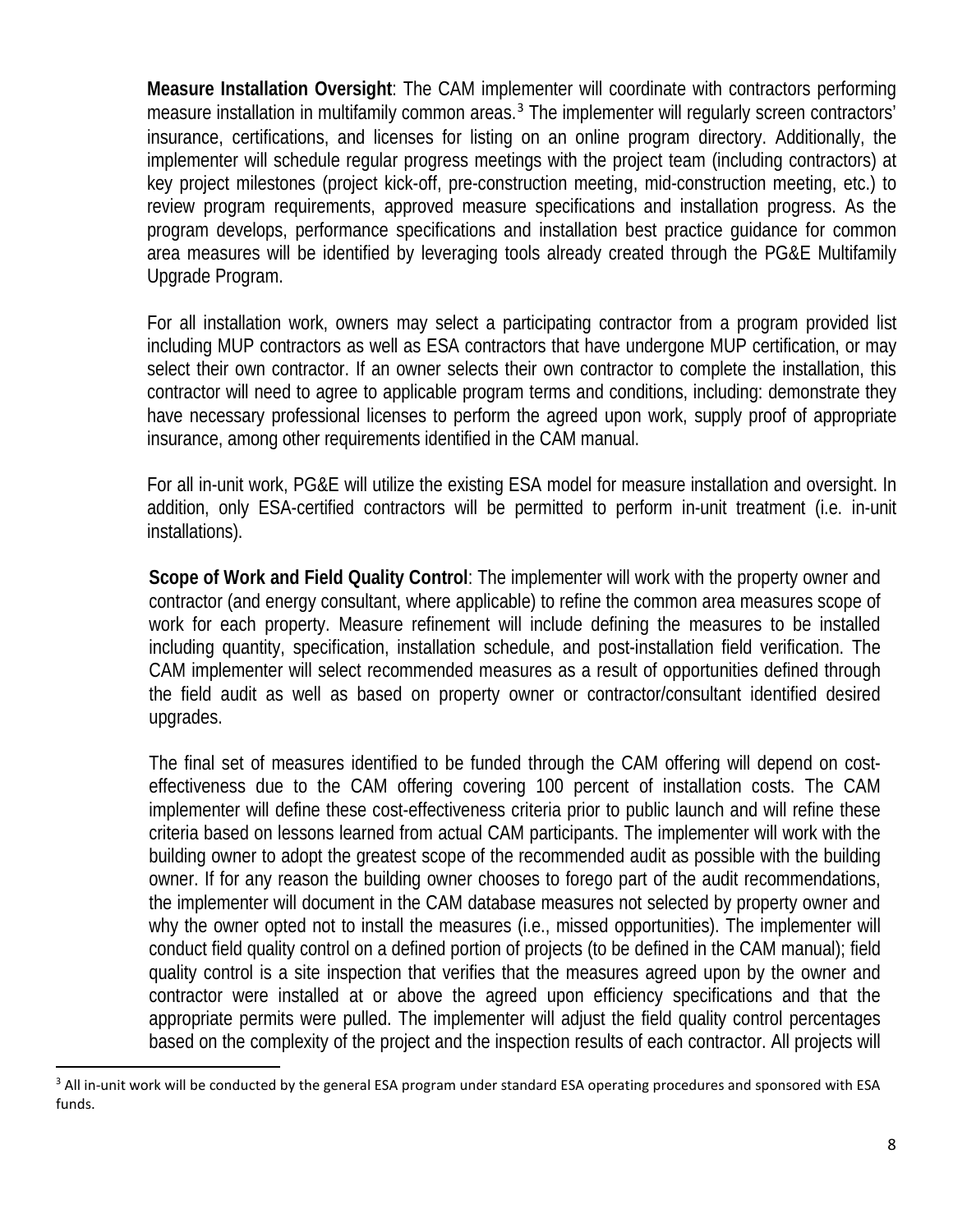be required to submit close-out documentation prior to receiving payment from PG&E. Close-out documentation will include detailed, itemized invoices, permits, measure specification sheets, photos, as well as other documentation as communicated by PG&E and the implementer.

#### 4. Program Design and Best Practices:

*Describe how the program meets the market barriers in the relevant market sector/end use. Describe why the program approach constitutes "best practices" or reflects "lessons learned". Provide references where available.*

PG&E is leveraging the MUP model, design and infrastructure including policies and procedures, contractor database, savings calculation methodology, and existing, historic market relationships and expertise in the multifamily space. MUP has supported multifamily building owners, contractors and their energy consultants on completing whole property energy efficiency improvements (including residential units, common areas, and exterior facilities) since 2014. Based on PG&E's Mulitifamly Upgrade Program( MUP), CAM will leverage:

- Outreach to and relationships with affordable housing owners. Since inception, over half of the properties that participated in MUP are deed-restricted multifamily, including publicly owned housing authority properties and private housing managed by non-profit and for-profit entities.
- Contractor and consultant partnerships already solidified in the multifamily market and with PG&E Residential Energy Efficiency Programs
- Lead nurturing and project tracking capabilities
- Approved savings methodology for deep energy retrofits through the use of building energy simulation.
- Vetted policies and procedures applicable to project intake, analysis, modeling, quality assurance, etc. for multifamily retrofit projects.
- Program design based on:
	- o Alignment with market procedures for comprehensive retrofits, including coordination with LIWP and TCAC, to maximize project resources and achieve deeper savings
	- o Best practices and lessons learned from multifamily stakeholder groups including Tax Credit Allocation Committee (TCAC) Sustainable Building Method committee, Energy Upgrade California multifamily statewide IOU and Regional Energy Network program stakeholders, the Home Energy Retrofit Coordinating Committee (HERCC), ACEEE multifamily program design best practices, and the Energy Efficiency for All affordable multifamily coalition

PG&E's common area measures initiative was designed leveraging components of affordable multifamily market program best practices<sup>4</sup>. The initiative will continually evolve, assess effectiveness of program design, eligibility criteria, and participation process, and take market

 <sup>4</sup> CAM design took into consideration best practices from PG&E's experience running multifamily programs such as PG&E Multifamily Upgrade Program as well as best practices identified by NRDC (NRDC, Program Design Guide: Energy Efficiency Programs in Multifamily Affordable Housing, 2015), ACEEE and other stakeholders.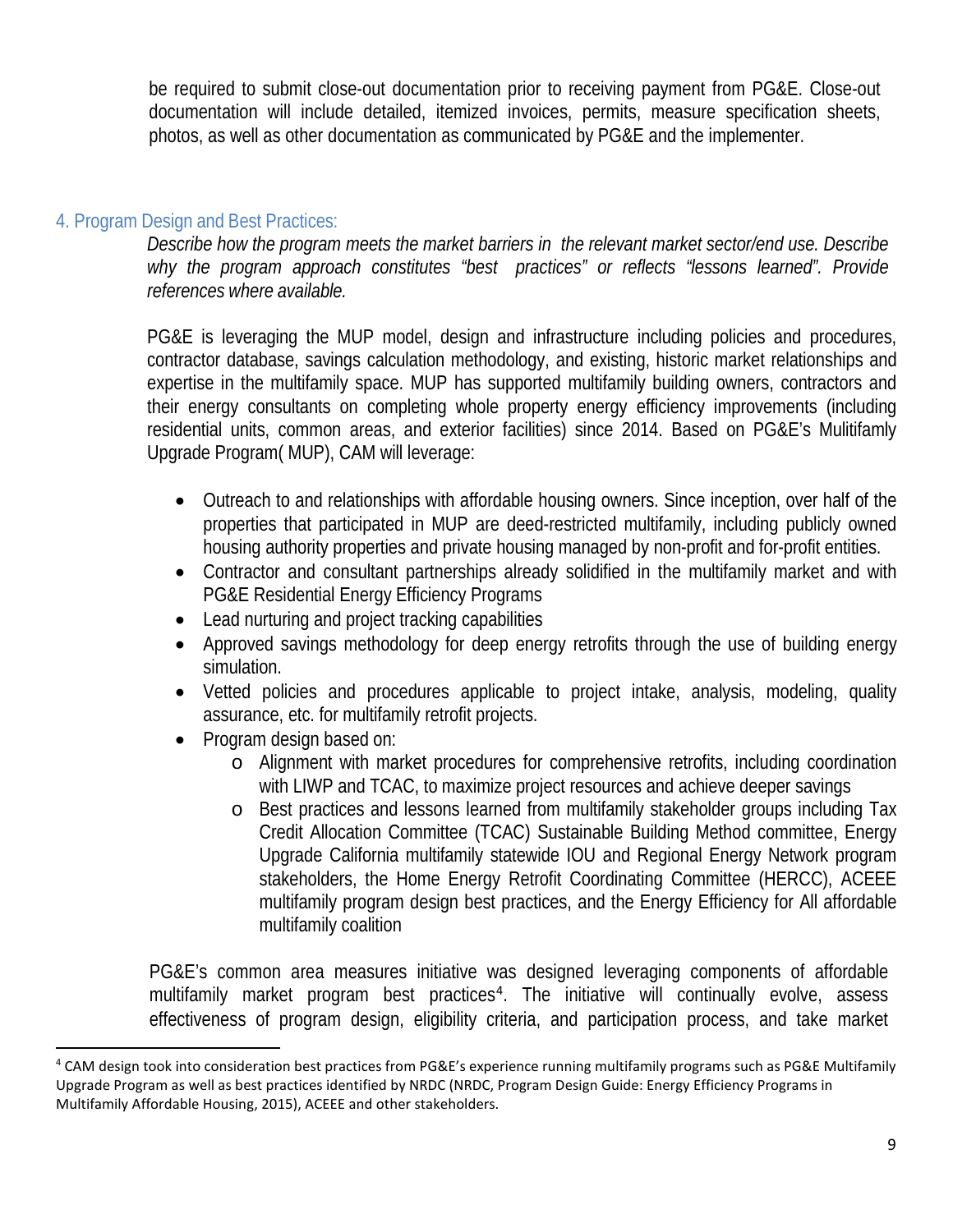feedback and lessons learned into consideration. To encourage this feedback loop to occur formally through the Multifamily Working Group and informally from the multifamily stakeholders through PG&E, the funding for CAM will be broken up into phases. After each phase, the program will assess results allowing the program to revisit requirements and design. For a more detailed description of phases, see **Section 3.4 Supporting Documents: Quantitative Program Targets.**

Key design elements of PG&E's Common Area Measures are highlighted below:

- **A. Operate CAM in an iterative fashion to collect & analyze data, integrate feedback, and evolve**: CAM will aim to serve a diverse set of customers to gather data on all types of properties (ranging in small, medium, and large multifamily properties, # of units, age, end uses, region, demographics etc.). For example, to reach rural properties, CAM will coordinate with USDA's list of rural housing rentals. PG&E will collect data on property ownership, energy savings, costs, cost effectiveness, stakeholder (including Multifamily Working Group Participant) feedback, and participant satisfaction to inform future program iterations.
- **B. Focus value to directly benefit low income residents:** residents will benefit from safer living conditions, improved common area spaces and amenities, and potential cost-savings from property owners' operating cost reductions. Through property owners' participation in CAM, residents will be provided the opportunity and encouraged to participate in ESA, thereby extending the ESA benefits to as many low income residents as possible.
- **C. Capturing all cost-effective energy efficiency savings:** With the exception of routine maintenance and replacement upon failure, most deed-restricted multifamily properties undergo a major retrofit only once every 15-30 years (for example, at time of tax credit refinance through the Tax Credit Allocation Committee)<sup>5</sup>. If all end-uses at the site are not addressed at that time, it is unlikely they will be addressed for many years (if at all). Therefore it is important that when a deed-restricted owner seeks to undergo a refinance that all possible energy improvements are explored. To facilitate informing deed-restricted owners that apply for financing about ESA and specifically CAM, the CAM implementer will actively participate in select TCAC workshops and conduct direct outreach to TCAC applicants. The CAM implementer will continuously strive to align its requirements with those of TCAC and other affordable housing financing programs, advocating for alignment and process streamlining, wherever possible. CAM will address a wide range of improvement measures, ranging from building envelope improvement to appliance replacement, leveraging ESA in-unit, LIWP, and other programs within PG&E's portfolio to allow for improvements across the whole property (i.e. a whole-building approach). CAM will strive to serve all eligible property owners regardless of the size of project scope.
- **D. Improve access to energy usage information:** CAM will connect property owners to energy usage data, benchmarking properties through PG&E's AB 802 utility benchmarking portal, where feasible. The benchmarking report will also connect property owners to a wide range of program incentives and services, both within PG&E's portfolio of programs as well as other regional

 <sup>5</sup> Multifamily Home Energy Retrofit Coordinating Committee (HERCC), HERCC Recommendations Report, 2015, page 11 (www.multifamilygreen.org/wp-content/uploads/2011/02/MF-HERCC-Report\_January2015\_FINAL.pdf)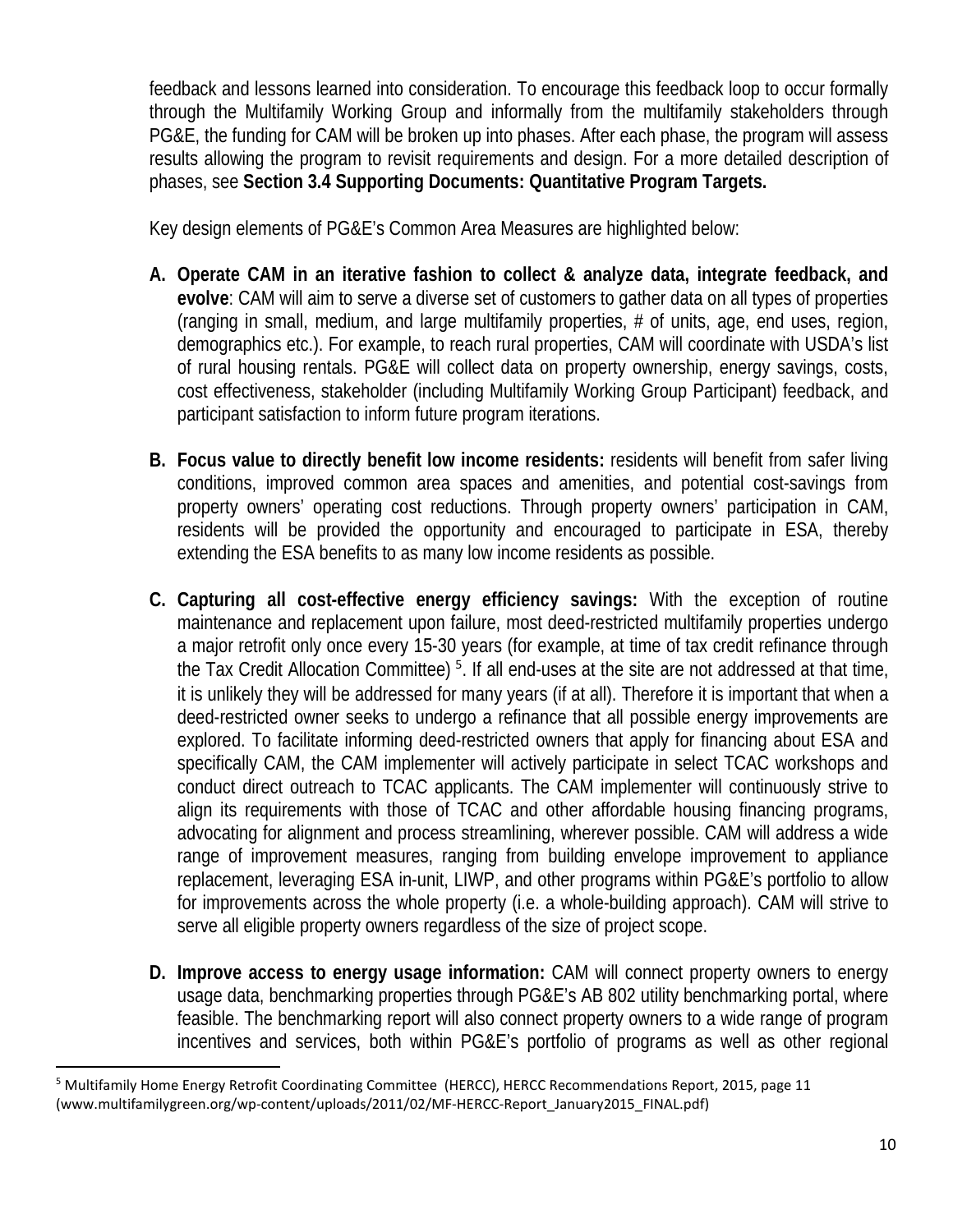programs such as the Low Income Weatherization Program (LIWP), regional local government programs, and regional water district programs.

- **E. Build partnerships with key local market participants:** The multifamily deed-restricted sector is a tight-knit community that places a high level of value on collaboration, advocacy, and best practice exchange. Therefore, the CAM implementer will frequently engage directly with funders, membership organizations that advocate on low-income property owners' behalf, and from peers (other deed-restricted property owners) in order to be most effective in running and continually improving CAM. It is also important that the programs dedicated to the deed-restricted sector align their requirements to prevent duplicated efforts or missed opportunities. The CAM implementer will collaborate with programs such as TCAC and CSD LIWP with the goal of streamlining participation between multiple programs wherever possible, and allowing property owners to leverage funding from multiple funding sources. The CAM implementer will attend affordable housing conferences and events where deed-restricted owners, managers, and contractors converge to discuss affordable housing advocacy and policy issues. The intent of engagement with key local market participants is to educate the affordable housing stakeholders on CAM and present results and benefits to-date.
- **F. Help owners finance efficiency projects:** Deed-restricted properties typically have a number of funding sources embedded in each property, this makes it challenging to take on additional debt at a property for improvements that are not considered routine maintenance or identified as high priority through a federally mandated property needs assessment. In instances where sufficient operating budget is available to make important improvements, it is not always possible to access these operating reserves without explicit approval from the regulatory agency (such as HUD) as well as the multiple private investors associated with the property. Therefore, gapfunding is often needed to complete all desired improvements. CAM will cover qualified projects at 100% and pass projects to SPOC if they don't qualify for CAM or ESA in unit. SPOC will work with On-Bill Financing (OBF), On-Bill Repayment, and other IOU programs to bridge the gap for improvements not covered through CAM or ESA in-unit programs.
- **G. Provide robust quality assurance and technical assistance:** Many deed-restricted multifamily property owners are staff and resource constrained and cannot always afford to have an inhouse technical expert or energy manager, therefore, the more that programs can provide turnkey support and technical assistance to overcome this challenge, the more successful the program can be in realizing deep energy savings. As much as possible, CAM will tailor the technical assistance activity to the owner needs, providing varying levels of technical support depending on the technical expertise of the project team and the availability of existing energy audit reports. At a minimum, CAM will work with the project team to document common area improvement opportunities, completing a site visit to assess existing conditions and upgrade opportunities, as needed. For properties that need additional assistance such as an investment grade audit, contractor selection, or measure specification development, CAM will work with the property owner to help define these needs and to determine the level of service the CAM implementer may provide in these areas. PG&E will monitor spending in technical assistance at the end of each funding phase as described in **Section 3.4 Quantitative Program Targets** and communicate with owners prior to making any changes to technical service offerings. CAM will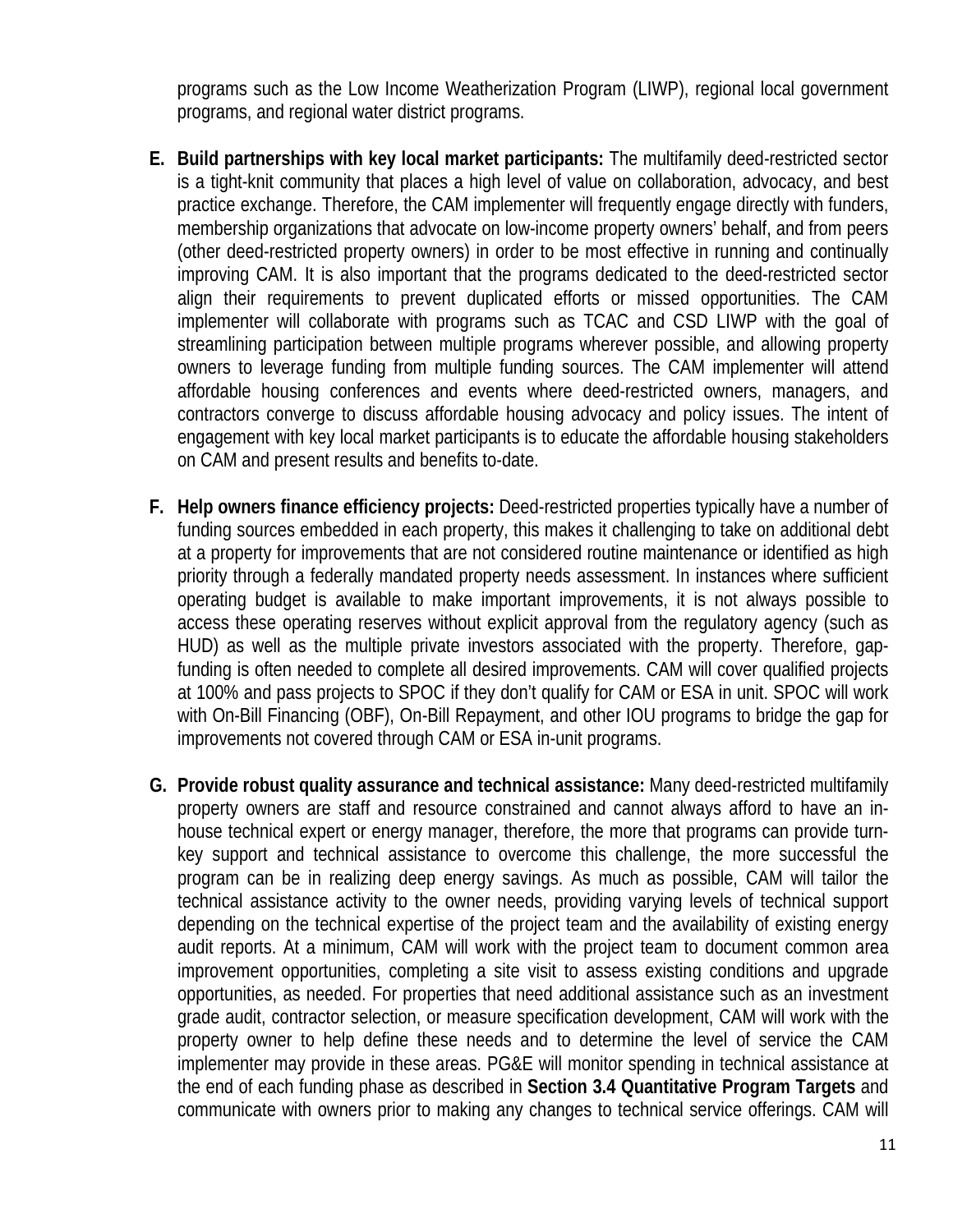conduct quality assurance activities on all projects including: verifying existing conditions through an energy audit, completing a desktop review of the proposed scope of work and recommending improvements to this scope.

**H. Allow owners to select installation contractors:** Multifamily properties operate like a traditional business, meaning that owners frequently have a preferred list of contractors that are on-call to support their ongoing maintenance needs or are competitively selected to implement a more comprehensive retrofit. These same contractors are trusted by the owner to deliver quality installations and to know the owners preferred make, model, and efficiency of the commonly replaced appliances. In public housing, the Public Housing Authorities are required to complete a lengthy procurement process prior to completing improvements and often are required to complete work following fair labor practices. As such, CAM will allow the owner to select their own contractor who meets MUP requirements, select a contractor from a program approved list for common area measures, and/or engage the ESA in-unit contractor who meets MUP requirements, providing flexibility depending on the owner needs and scope.

# 5. Cost Effectiveness (Total Resource Cost - TRC) Approach:

PG&E intends to use CAM funds for deep energy savings, while stretching benefits across as many properties and customers as possible. PG&E will monitor the cost effectiveness of the initial, full-cost coverage initiative, at the project and CAM portfolio levels, in order to inform potential future program design and customer eligibility criteria. If certain cost effectiveness criteria becomes a clear mandate for the program, then, PG&E may modify customer and measure eligibility criteria to include:

- 1. **Existing condition minimums**. These requirements may be defined by equipment type, fuel type, and/or vintage. Examples include a building with central water heating system or incandescent lighting.
- 2. **Customer-type**. For example, CAM participation may be limited to common area meters using significant kWh/month prior to program participation, or to deed-restricted properties with specific common area onsite support services (such as commercial kitchens, computer labs, etc.)
- 3. **Minimum TRC**. For each project, the CAM implementer will use energy assessment and building energy simulation tools (such as EnergyPro non-residential module) to maximize the upgrade scope of work while remaining above the TRC threshold set for each participating project. Where possible, the CAM implementer will validate simulated savings through actual usage monitoring (using the EPA Portfolio Manager tool). CAM will define which tool(s) are approved for building simulation as well as the version of the tool in the manual.
- 4. **Owner-copay**. For individual measures or a package of measures which do not meet costeffectiveness criteria, CAM will consider requiring a co-pay. This would allow a project to be bought down in order to stay within the cost-effectiveness limits set for the program. PG&E understand that the current ESA decision requires that CAM cover the full cost of improvements and that therefore a co-pay is a longer-term consideration.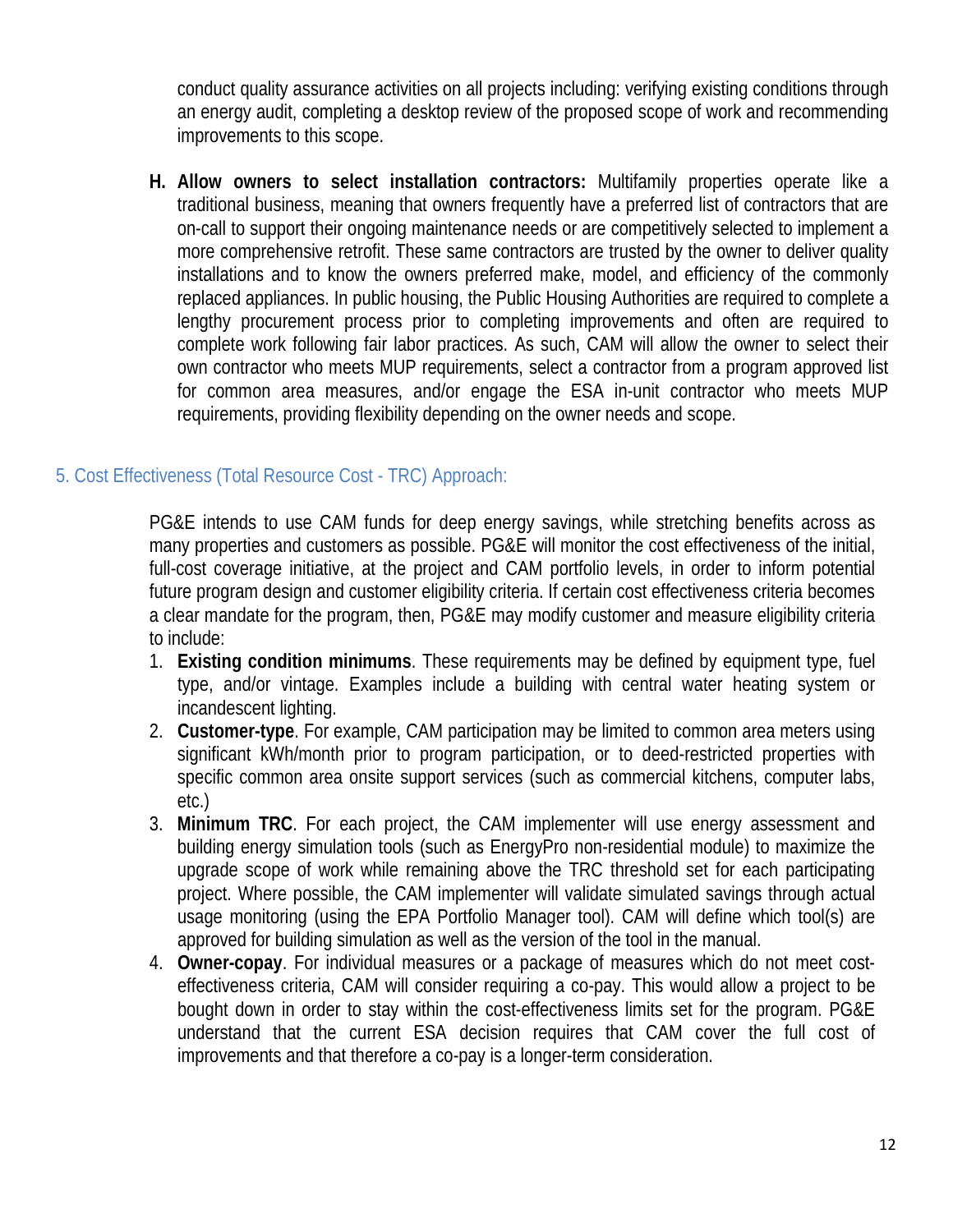#### 6. EM&V Approach:

*Describe any process evaluation or other evaluation efforts that the Program Administrator (PA) will undertake. Identify the evaluation needs that the PA must build.* 

The evaluation process that all the IOUs will follow has yet to be determined. However, the CAM implementer will coordinate early and often with the PG&E and CPUC evaluation teams to ensure that the program is well prepared for future evaluation requirements and efforts.

## 7. Pilot/s:

(not applicable at this time)

# 8. Additional information:

*Include here additional information as required by Commission decision or ruling (As applicable. Indicate decision or ruling and page numbers)* 

N/A

# 3. Supporting Sections:

# 1. Process Flow Chart:

*Provide a sub-program process flow chart that describes the administrative and procedural components of the sub-program. For example, the flow chart might describe a customer's submittal of an application, the screening of the application, the approval/disapproval of an application, verification of purchase or installation, the processing and payment of incentives, and any quality control activities.*



# 2. Program Aspects (i.e., a description of various program elements/aspects):

# See "Program Aspects" section, page 16, below

# 3. Incentive Tables, Workpapers, Software Tools:

*Provide a summary table of measures and incentive levels, along with links to the associated workpapers. Templates are available at http://eestats.cpuc.ca.gov/StandardTables/GuidanceDocument.aspx.*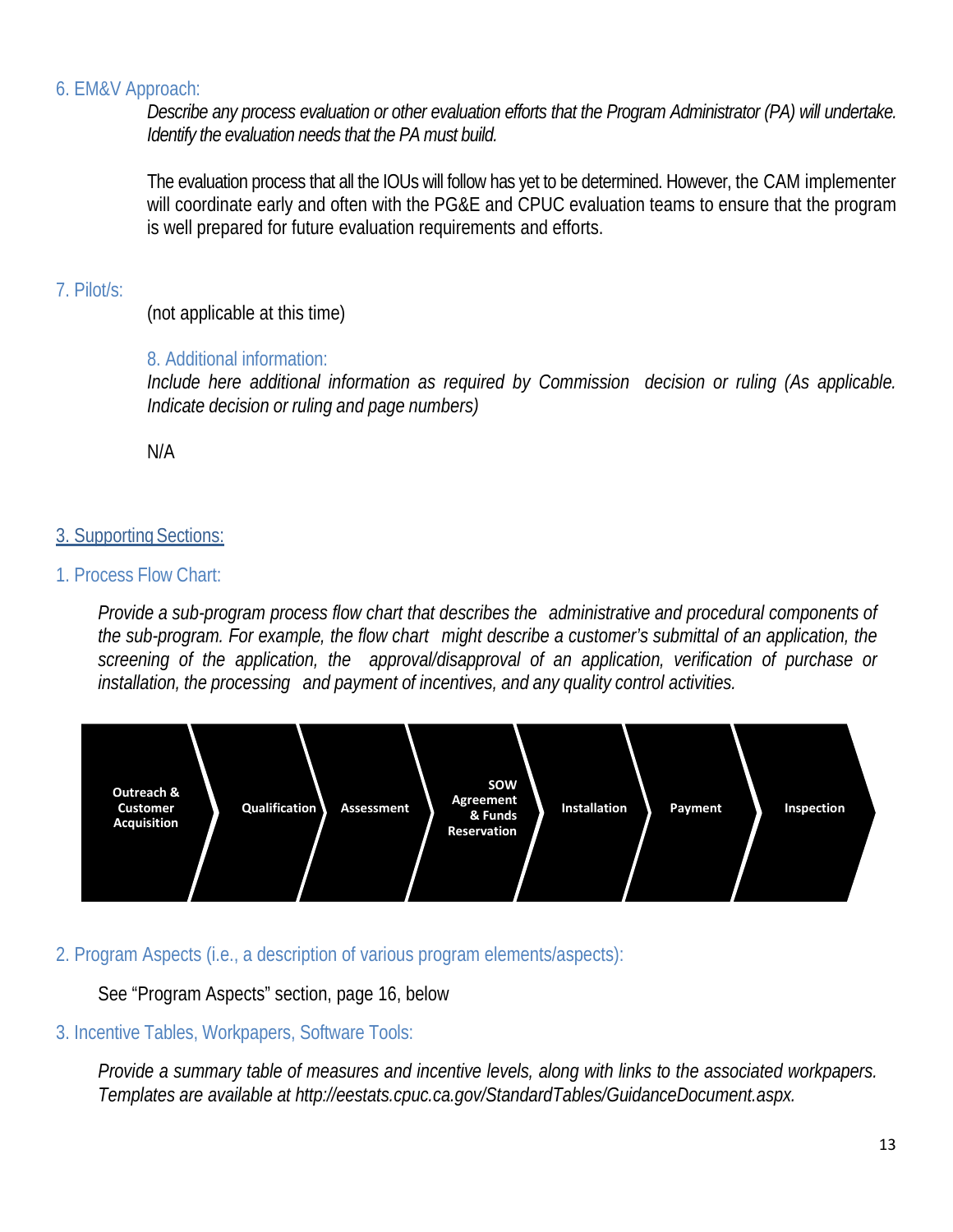Eligible common area measures will be covered at full cost initially. Measure incentive caps or changes to the program may be made to manage funding should full cost coverage change.

The program will report modeled savings from EnergyPro non-residential version 7, consistent with MUP, and factoring in work paper savings when applicable, to model common area energy savings, comparing upgraded conditions to existing conditions to determine overall savings. CAM may move to other software modules, versions, or tools, if PG&E determines that the updated software is appropriately capturing savings. To supplement the measure modeling possibilities in EnergyPro, CAM will consider additional measures whose savings are supported by IOU workpapers.

## 4. Quantitative Program Targets**:**

*Provide estimated quantitative information on number of projects, companies, non-incentive customer services and/or incentives that program aims to deliver and/or complete annually. Provide references where available.*

|                                          | 2018        | 2019         | 2020         | <b>Total</b> |
|------------------------------------------|-------------|--------------|--------------|--------------|
| Number of buildings audited <sup>6</sup> | 50          | 850          | 270          | 1,170        |
| <b>Number of buildings treated</b>       | 3           | 237          | 725          | 965          |
| kWh Savings                              | 10,500      | 829,500      | 2,537,500    | 3,377,500    |
| kW Savings                               | 6           | 495          | 1.495        | 1,990        |
| <b>Therms Savings</b>                    | 450         | 35,550       | 108,750      | 144.750      |
| <b>Total Program Budget</b>              | \$1,650,000 | \$11,350,000 | \$23,000,000 | \$36,000,000 |

#### **Table 2: Common Area Measure Goals and Budget**

Table 2 summarizes audit, reservation, treatment, savings and payment goals by planned phase. The timing displayed in the table assumes this PIP will be approved by May 31, 2018. The data forecasted in Table 2 may change as a result of information gathered during the phases identified above. The data is also subject to change based on when the Advice Letter is approved and what content is approved.

PG&E will use a phased approach focusing on research, limited launch, and full launch in five main phases: 1- Market Assessment, 2- Program Design and Ramp-Up, 3- Common Area Installation Initial Roll-Out, 4 – Full Scale Roll Out, 5- Project Completion and Ramp Down. This approach will allow PG&E to be most effective in reaching budget, treatment, and savings goals within the shortened timeframe, while using real project data to inform improvements to processes, policies, and procedures. These phases are sequential and each is dependent on the phase prior. Proposed phases are as follows:

**Phase 1 – Market Assessment (Research).** The CAM implementer will conduct a market assessment to characterize the types of multifamily properties in the PG&E territory to identify the largest energy savings opportunities. Results will be used to inform any changes needed to make the MUP model most applicable to the deed-restricted, low income multifamily market. Results will influence Phase 2.

<sup>&</sup>lt;sup>6</sup> Assumes 1,170 buildings will be audited total (10 buildings per project on average)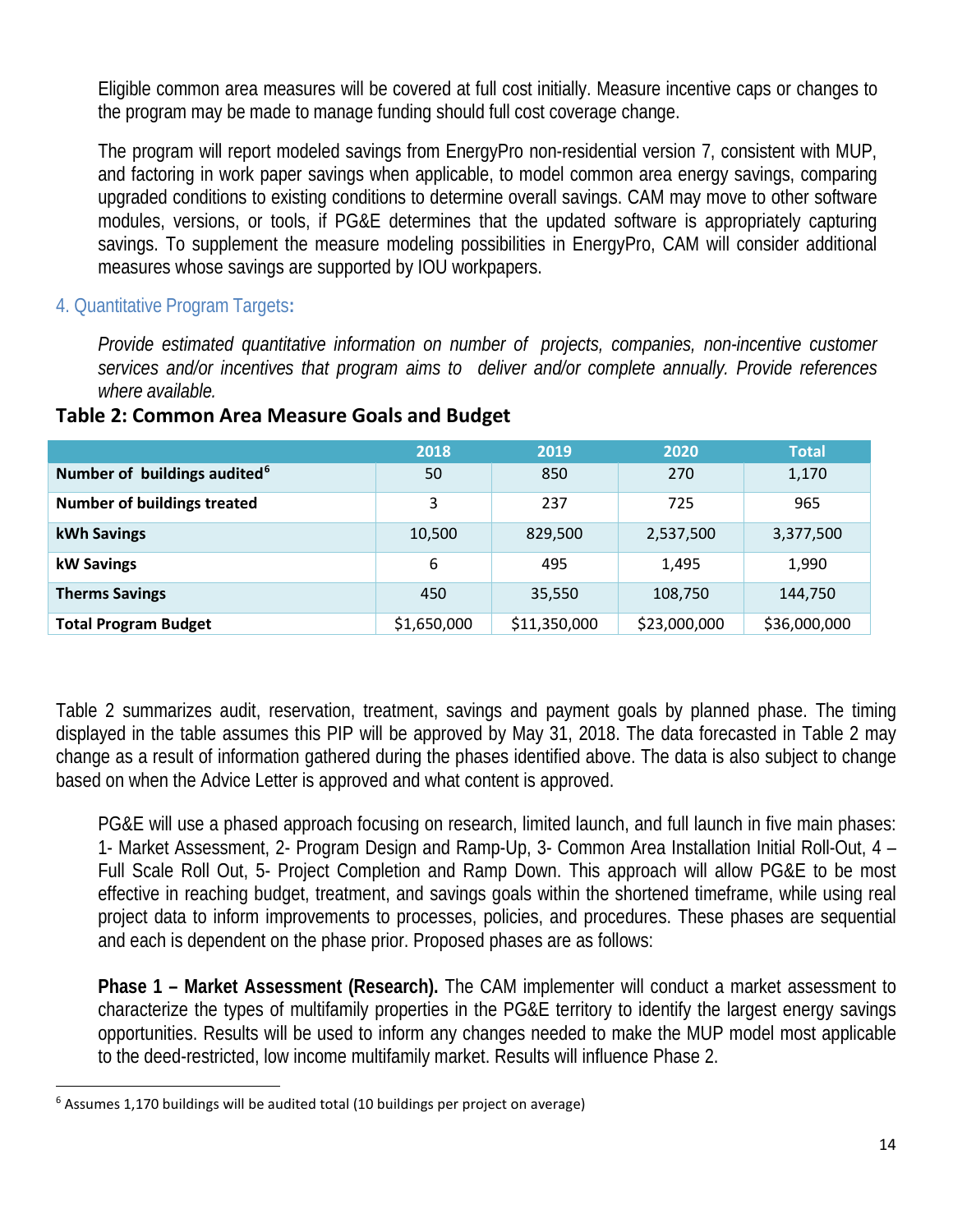**Phase 2 – Program Design and Ramp-Up (Research).** The CAM implementer will finalize the program design and measure mix based on the results from Phase I. During this phase, the implementer will create the program policies and procedures manual, create a customer acquisition plan, develop collateral, set up data tracking and reporting, begin project intake, conduct limited audits, and provide technical assistance. The implementer will benchmark properties and initiate coordination with the CSD and ESA in-unit in preparation for Phase 3.

**Phase 3 – Common Area Installation Initial Roll-Out (Limited Launch).** The implementer will continue technical assistance and audits, and will issue the first project reservations, up to a \$5 million program cap in total reservations. Interested projects that do not make the first \$5M cap allocation will be queued in order of those who complete all required steps to become a committed project. Steps may entail the property being confirmed by the implementer as eligible and the property owner signing an application agreeing to a CAM scope of work as outlined in **Section 3.1 Flow Chart** above. During this phase, the implementer will validate the program process, technical requirements, and policies. During this phase, the implementer will assess how each component of the program is functioning and recommend appropriate adjustments prior to fullscale roll-out in Phase 4. In order to move to Phase 4, all processes, including; audits, technical assistance, scope of work refinement, and installations, need to be defined and working as expected, stable and able to scale up.

**Phase 4 – Full Scale Roll-Out.** This phase provides additional funds and will scale up audits and reservations. Projects started in Phase 3 will continue to be supported through measure installation and payment. Reservations in this phase will fill the pipeline to meet overall goals during Phase 5.

**Phase 5 – Project Completion and Ramp Down.** Phase 5 will include completion and payment of projects started in Phase 4 as well as the reservation of a small set of projects (only projects that can be fully completed by 2020). The majority of activity in this phase will focus on installation support, installation verification, and project close-out (and payment). Once all phases have completed, the CAM implementer will propose recommendations to fine tune these aspects of program design.

Table 3 summarizes planned activity within each phase to meet the Common Area Measure goals defined in Table 2 above. Dates are subject to change based on the actual approval of the Advice Letter.

| <b>Activities</b>                  | Phase 1                            | <b>Phase 2</b>                                | <b>Phase 3</b>                                                        | <b>Phase 4</b>             | <b>Phase 5</b>                                       |
|------------------------------------|------------------------------------|-----------------------------------------------|-----------------------------------------------------------------------|----------------------------|------------------------------------------------------|
| Goal                               | Q3 2018                            | Q4 2018                                       | Q2 2019                                                               | Q4 2019                    | Q4 2020                                              |
| <b>Completion</b>                  |                                    |                                               |                                                                       |                            |                                                      |
| Date (subject to<br>change)        |                                    |                                               |                                                                       |                            |                                                      |
| <b>Phase Name</b>                  | <b>Market</b><br><b>Assessment</b> | <b>Program Design and</b><br>Ramp Up          | <b>Common Area</b><br><b>Installations Initial</b><br><b>Roll Out</b> | <b>Full-Scale Roll Out</b> | Project<br><b>Completion and</b><br><b>Ramp Down</b> |
| Initiation and<br>reporting set up | N/A                                | • Common Area<br>plan<br>• Project initiation | N/A                                                                   | N/A                        | N/A                                                  |

# **Table 3: Phasing Structure**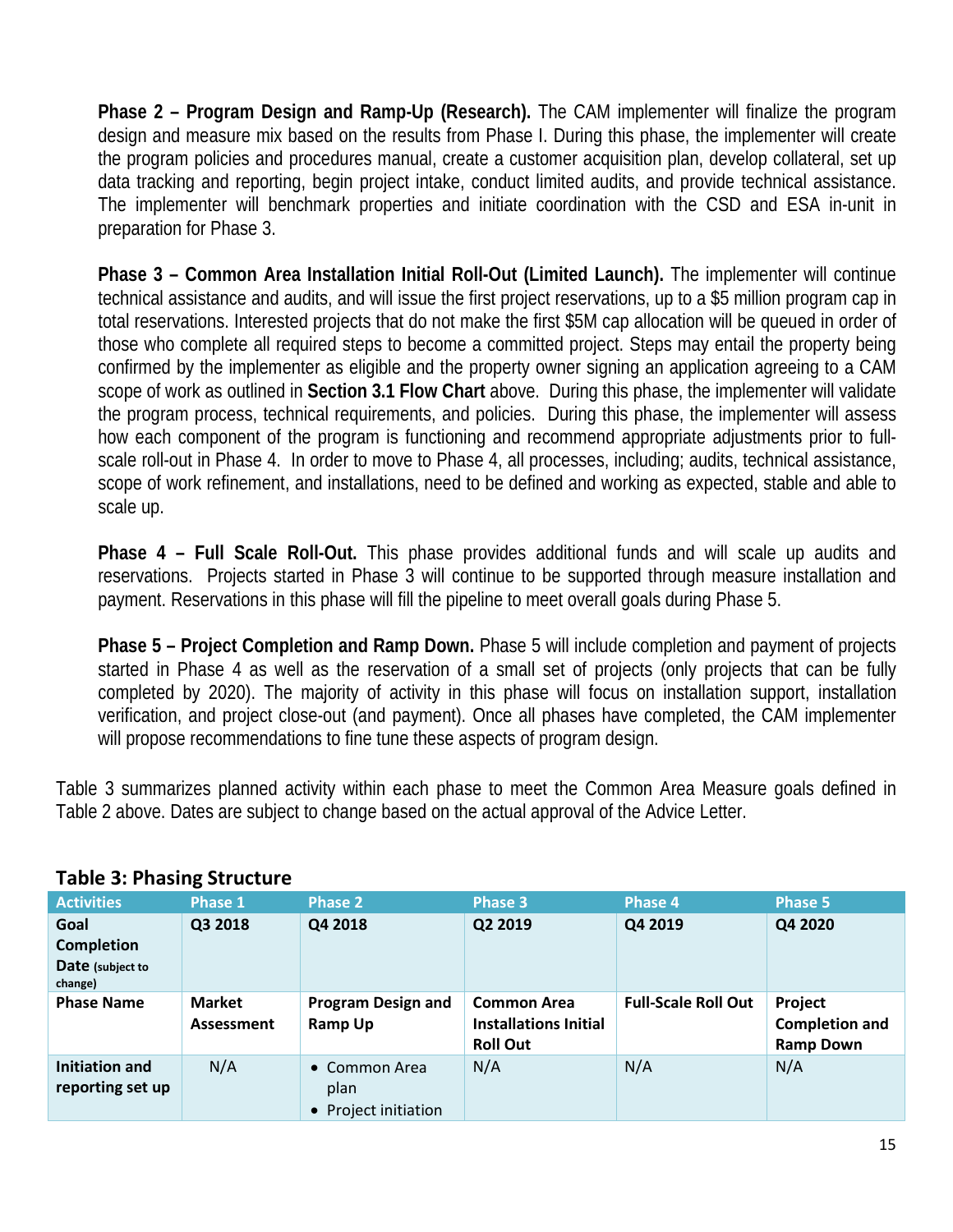|                                |                                                             | • Data tracking plan<br>and set-up                                                                                                                                                                                              |                                                                                                                                                                                                                                                                            |                                                                                                                                                                                                                                                                            |                                                                                                                                                                                                                               |
|--------------------------------|-------------------------------------------------------------|---------------------------------------------------------------------------------------------------------------------------------------------------------------------------------------------------------------------------------|----------------------------------------------------------------------------------------------------------------------------------------------------------------------------------------------------------------------------------------------------------------------------|----------------------------------------------------------------------------------------------------------------------------------------------------------------------------------------------------------------------------------------------------------------------------|-------------------------------------------------------------------------------------------------------------------------------------------------------------------------------------------------------------------------------|
| Inputs to<br>Program design    | • Market<br>assessment<br>• Procedures<br>manual<br>outline | $\bullet$ Measure mix and<br>strategy<br>• Program goals,<br>targets,<br>milestones<br>(updates to Table<br>2)<br>• Procedures<br>manual finalized                                                                              | • Assess and<br>modify as<br>needed                                                                                                                                                                                                                                        | • Assess and<br>modify as<br>needed                                                                                                                                                                                                                                        | • Assess and<br>modify as<br>needed                                                                                                                                                                                           |
| <b>Customer</b><br>acquisition | N/A                                                         | • Customer<br>acquisition plan<br>• Collateral                                                                                                                                                                                  | • Customer<br>acquisition                                                                                                                                                                                                                                                  | Customer<br>$\bullet$<br>acquisition                                                                                                                                                                                                                                       | N/A                                                                                                                                                                                                                           |
| Implementation                 | N/A                                                         | • Eligibility and<br>intake<br>• Audits and<br>technical<br>assistance<br>• Project & Pipeline<br>management<br>• Benchmarking<br>support<br>• CSD coordination<br>• ESA in-unit<br>coordination<br>• Application<br>processing | • Eligibility and<br>intake<br>• Audits and<br>technical<br>assistance<br>• Measure<br>installation<br>oversight<br>• Project &<br>Pipeline<br>management<br>• Benchmarking<br>support<br>• CSD & ESA<br>coordination<br>• Application<br>processing<br>• Post inspections | • Eligibility and<br>intake<br>• Audits and<br>technical<br>assistance<br>• Measure<br>installation<br>oversight<br>• Project &<br>Pipeline<br>management<br>• Benchmarking<br>support<br>• CSD & ESA<br>coordination<br>• Application<br>processing<br>• Post inspections | • Project &<br>Pipeline<br>management<br>Benchmarking<br>support<br>• Limited audits<br>and technical<br>assistance<br>• Application<br>processing<br>• Measure<br>installation<br>oversight<br>$\bullet$ Post<br>inspections |

#### 4. ProgramAspects:

*All programs must have manuals to clarify for implementers and customers the eligibility requirements and rules of the program. Note that program rules must comply with CPUC policies and rules. Table templates are available at http://eestats.cpuc.ca.gov/StandardTables/GuidanceDocument.aspx. At minimum, manuals should include:*

# 1. Eligible Measures or Measure Eligibility:

*Provide requirements for measure eligibility or a list of eligible measures.*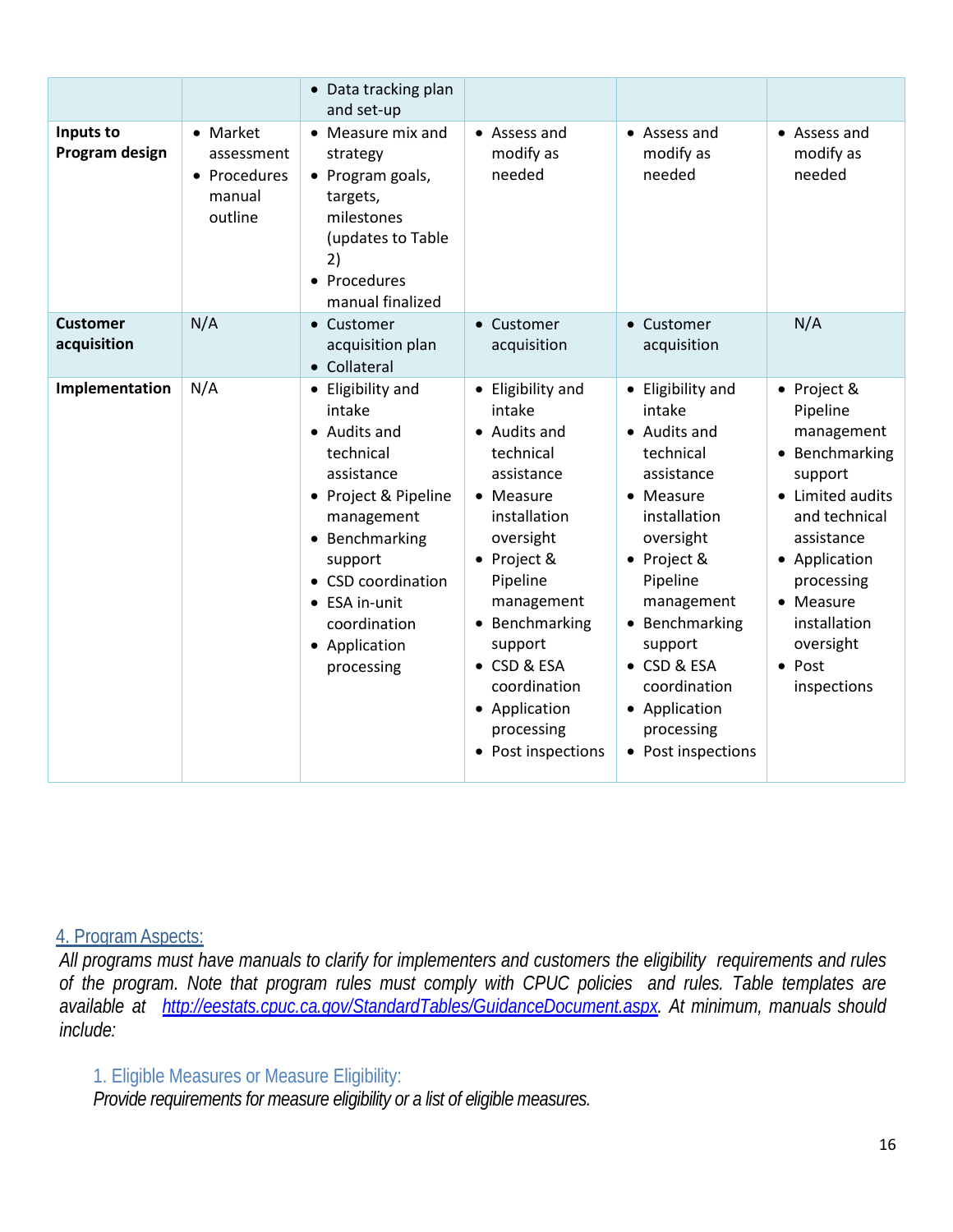Leveraging MUP, CAM will take a whole-building audit, modeling approach to assess eligible measures. CAM will allow common area measures that can be modeled in EnergyPro non-residential module, as well as supported workpapers as needed. These include common area water heating, building shell (envelope), heating, lighting, and appliances. The following list is a preliminary list of measures that includes systems and equipment known, through MUP, to exist in multifamily common areas in PG&E service territory. PG&E will assess opportunities to integrate water/energy nexus measures where PG&E deems appropriate for common area measures. PG&E will confirm the final eligible measure mix for CAM during design phases and may add or remove measures at any time as program data suggests. Not all measures recommended from audit results may be covered at full cost by the program. The program may explore incentive caps for certain measures, or per property funding caps as a way to manage program funding. A final list of measures and requirements will be published with the final CAM manual upon launch. This list may include all or some of the following:

- Appliances
	- o Clothes Dryer Commercial
	- o Clothes Washer Commercial
	- o Residential Refrigerator
	- o Commercial Refrigerator, Freezer
	- o Commercial Griddle, Oven
	- o Kitchen Exhaust Fan
	- o Residential Dishwasher
- Domestic Hot Water
	- o Central System Gas Boiler
	- o Hot Water Demand Control
	- o Faucet aerator
	- o Small Storage Water Heater
	- o Pipe Insulation, Tank Wrap
- Envelope
	- o Air Sealing
	- o Windows
	- o Attic Insulation, Cool Roof
	- o Wall Insulation
	- o Window Film, Shading
- HVAC
	- o Common Area Air Conditioning
	- o Central System Gas Water Heater/Space Heating
	- o Common Area Forced Air Furnace
	- o Common Area Heat Pump
	- o Common Area Fans (downsize cooling system)
	- o Central Cooling System, Central Heating System
	- o Programmable Thermostat
	- o Demand Control Ventilation
- Lighting
	- o LED Exit Sign (2W)
	- o LED Lamp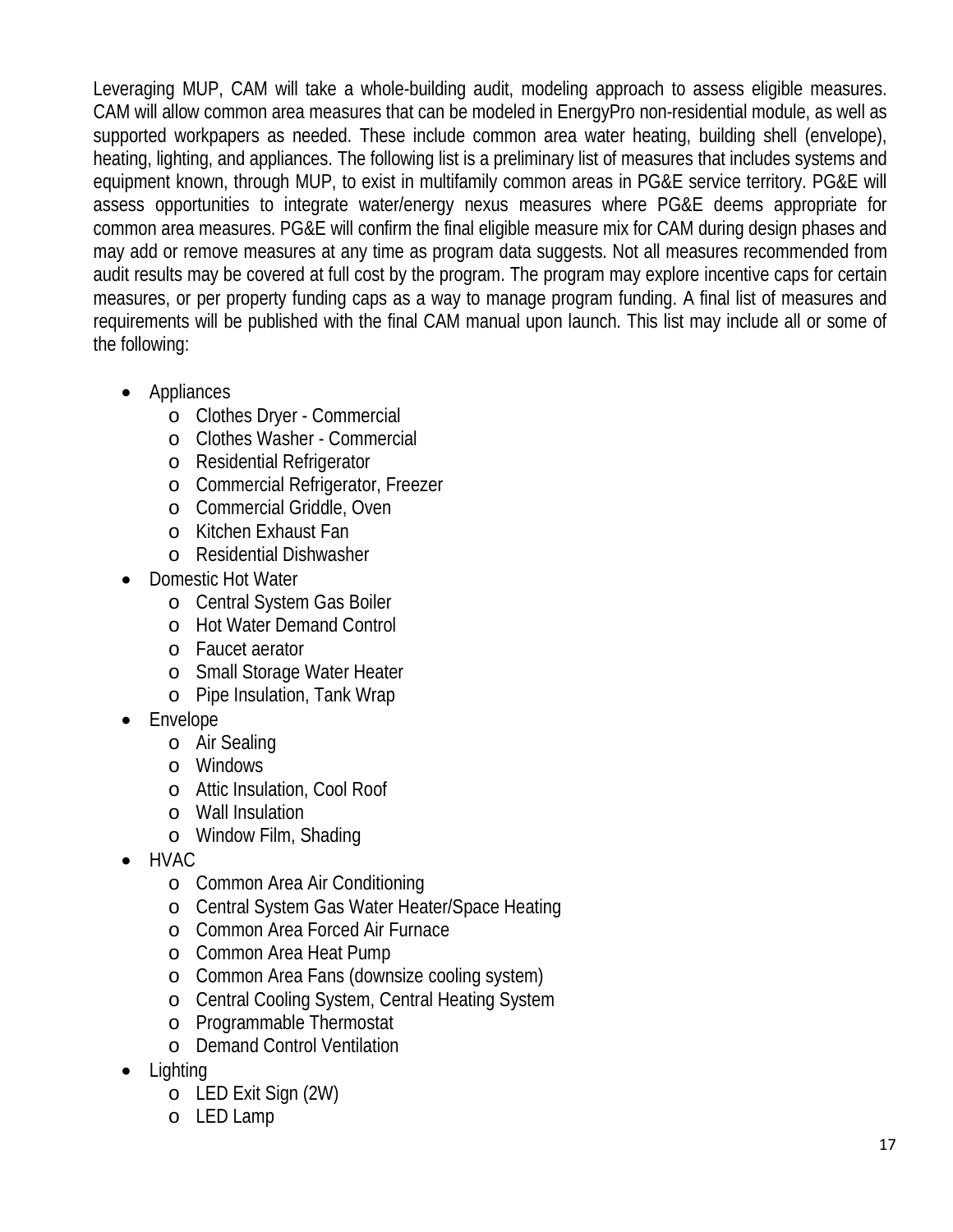- o LED T8
- o Exterior LED Wall Mount (14 60W)
- o Occupancy Sensor
- o Exterior LED Pole Mount (70 260W)
- o Exterior LED Architectural Flood/Spot (25 150W)
- o LED Parking Garage Fixture (35 150W)
- Plug Load
	- o Power Strip
	- o Ceiling Fans, Computer, Monitor, Printer
	- o Property-Wide Wi-Fi
	- o Vending Machine Control
	- o Variable Speed Pool Pump and Motor
	- o Commercial Pool Heater, Pool Cover
- Other
	- o Elevators
	- o Custom (commissioning, controls, and other measures not identified above)

#### 2. Customer Eligibility Requirements:

*Provide requirements for program participation (e.g., annual energy use, peak kW demand)*

To be eligible for CAM, properties must meet affordability requirements, which include; property must be deed-restricted, government or non-profit owned, or federally-recognized tribally owned and demonstrate that at least 65% residents are at or below 200 percent of the Federal Poverty Line (FPL). To demonstrate affordability, applicants will be asked to sign the ESA Property Owner Affidavit. This intake form will allow property owners to register all properties in their portfolio with ESA, self-certify the percentage of residents that qualify for ESA, and grant site access to these properties. Applicants will also supply the regulatory agreement or deed attached to the multifamily property, which demonstrates the property's affordability restriction.

The program can serve existing multifamily properties with five or more units and will serve both low-rise (three stories and less) and high-rise multifamily buildings (four stories or more). CAM will evaluate campuses of multiple two-to-four-unit properties on a case-by-case basis. Properties must be located in PG&E service territory and receive gas and/or electric service from PG&E.

Eligible applicants include non-profit organizations; for-profit businesses; and local government entities including, but not limited to cities, counties, housing authorities; non-profit community organizations; regional or statewide nonprofit entities; federally-recognized tribes; and private individuals or corporations.

Participants in CAM must certify all work completed meets all state and local building code, inspection, and permitting requirements. A licensed contractor must complete the installation work.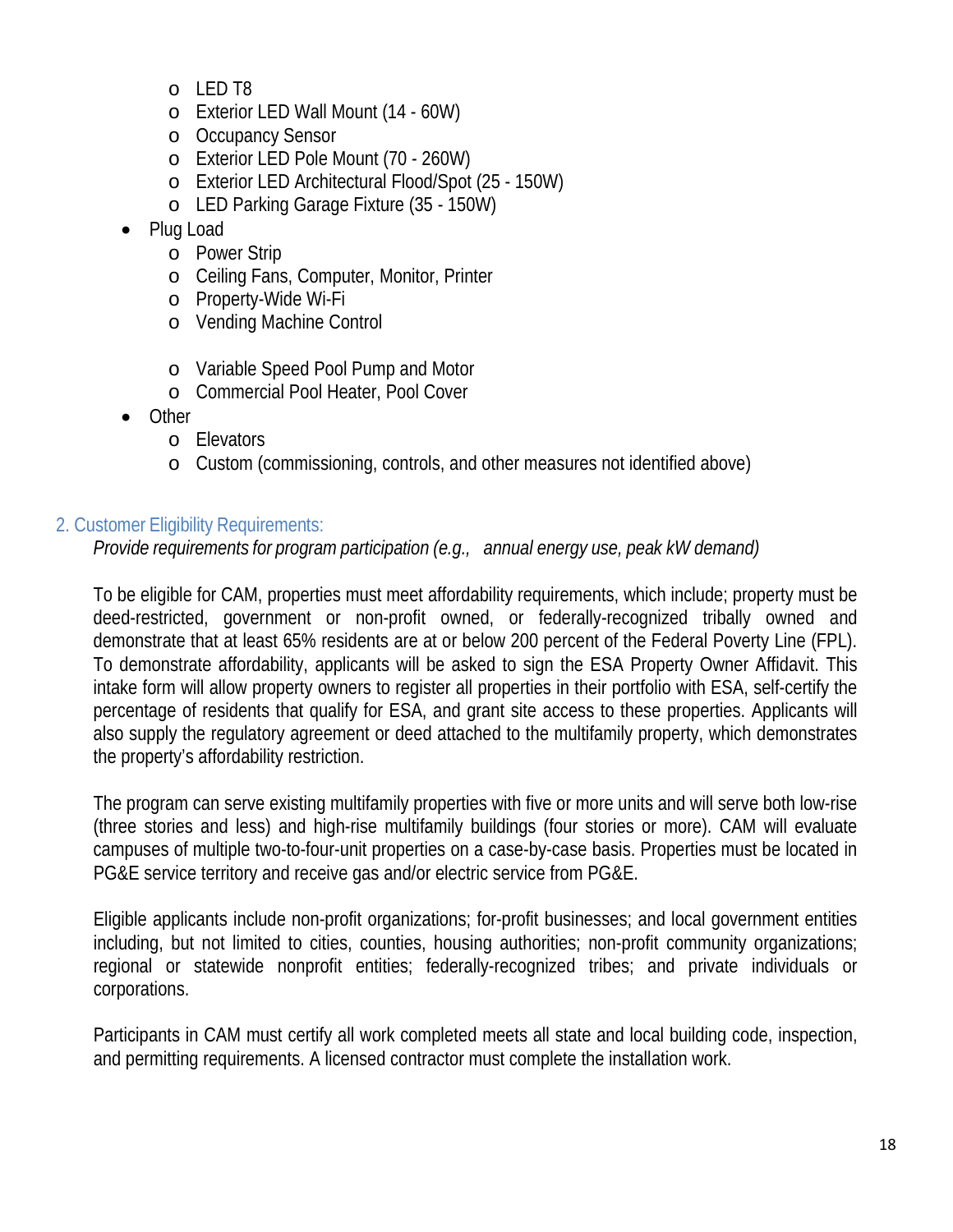#### 3. Contractor Eligibility Requirements:

*List any contractor (and/or developer, manufacturer, retailer or other "participant") eligibility requirements (e.g. specific IOU required trainings; specific contractor accreditations; and/or, specific technician certifications required).*

Contractors installing CAM measures must meet minimum criteria consistent with PG&E's Multifamily Upgrade Program (MUP). Preliminary requirements include (final requirements will be included in the CAM manual):

- Hold a California A, B, or C license, and ensure that all subcontractors are appropriately licensed and insured.
- Maintain the following minimum insurance requirements
	- o Commercial general liability \$1,000,000 each occurrence, \$2,000,000 in aggregate
	- o Business automobile liability \$1,000,000, and personal automobile liability \$500,000
	- o Worker's compensation and employer's liability \$1,000,000 (except for sole proprietors)

Each contractor must take part in a program orientation meeting prior to CAM participation. Meet project quality and customer satisfaction metrics to which contractors will be held accountable. If contractors do not meet these established quality and satisfactions metrics they will be placed on probation (prohibiting new project participation until the aforementioned quality and/or satisfaction issues are remedied). If contractors are unable to remedy these issues, they will be removed from the participating contractor list. CAM will leverage the contractor disciplinary procedures already in place through the PG&E Multifamily Upgrade Program.

For all eligible common area installation work, owners may select a participating contractor from a program provided list, or may select their own contractor for the common area measures. For property owners that do not have a preferred contractor already selected to perform the work, CAM staff will provide the owner with a list of participating CAM contractors. Contractors will be added to the participating contractor list on a rolling-basis, with updates made at a minimum once per quarter.

The list will also highlight those contractors who are ESA in-unit-qualified and common-area qualified, meaning they are eligible to treat the entire property. It is important to note ESA common area approved contractors cannot treat units, unless they are certified in-unit contractors.

4. Participating Contractors, Manufacturers, Retailers, Distributers**:**

*For upstream or midstream incentive and/or buy down programs indicate*

N/A

#### 5. Additional Services:

*Briefly describe any additional sub-program delivery and measure installation and/or marketing & outreach, training and/or other services provided, if not yet described above.*

N/A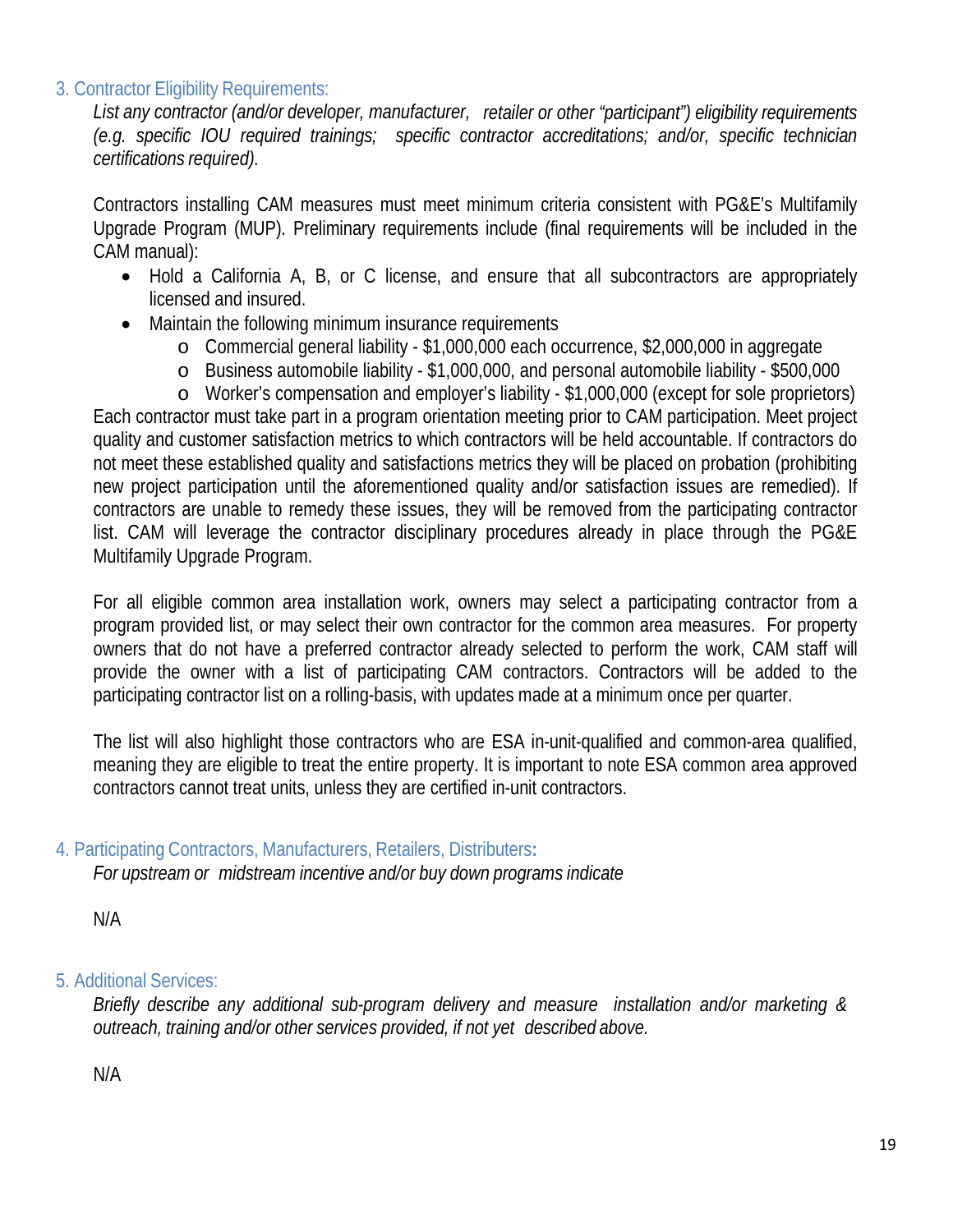#### 6. Audits:

Indicate whether pre and post audits are required, if there is funding or incentive levels set for audits, *eligibility requirements for audit incentives*

CAM will provide an audit, or energy assessment tailored to property owner needs, of common area equipment on each participating property (an audit may not be required if one was completed in the last 3-5 years). An analyst will record existing building conditions, interview maintenance staff, conduct combustion safety testing (where appropriate), and identify upgrade opportunities through a site visit coordinated with the property staff. This visit may also be coordinated with ESA program staff that can assess for eligibility for inunit upgrades. Following the site visit, the energy assessor will complete building energy simulation with EnergyPro nonresidential module to analyze upgrade measure possibilities. Where feasible, CAM implementer technical personnel will calibrate the model to actual energy use (documented through benchmarking).

The property owner will receive an energy assessment report outlining eligible common area measures, specifications, and estimated energy savings. In consultation with the owner and team, the CAM implementer will finalize the upgrade scope of work and update building simulation files prior to reservation of upgrade funds.

## 7. Sub-Program Quality Assurance Provisions:

*Please list quality assurance, quality control, including accreditations/certification or other credentials*

CAM will provide a pre-retrofit energy assessment and verification of existing conditions, negating the need for a pre-retrofit quality assurance site visit. Analysis conducted through the energy assessment to determine the scope of work, energy savings, and cost-effectiveness will receive desktop quality assurance review prior to reservation of funds.

A minimum percentage of CAM projects will undergo post-retrofit site inspection. Inspectors will verify specifications, locations, and installations of the scope of work funded through CAM.

(End of Attachment)